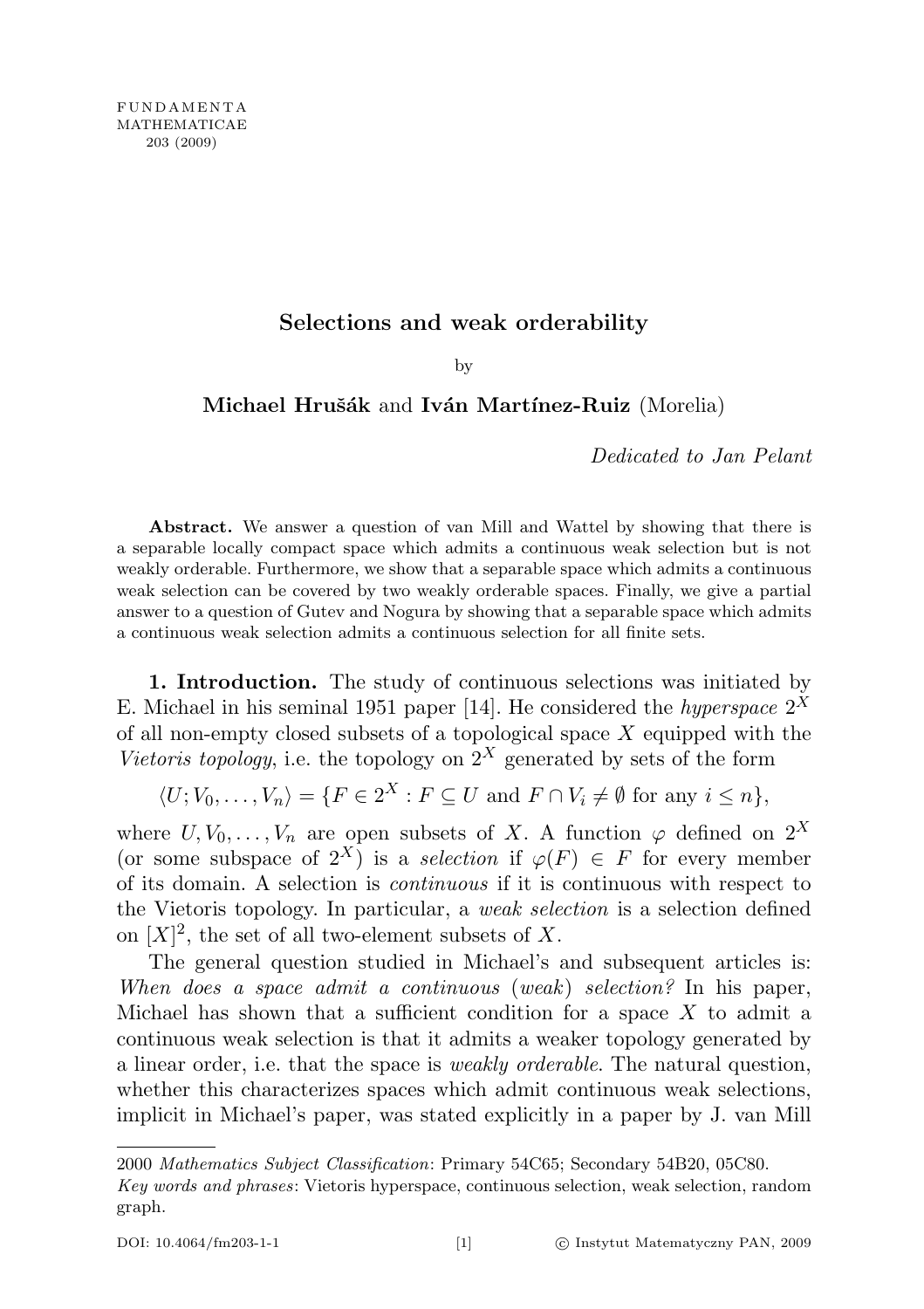and E. Wattel [15]. Michael himself showed that the answer is positive for connected spaces and that for compact connected spaces the existence of a continuous weak selection on X is equivalent to *orderability* of X. J. van Mill and E. Wattel showed the same for all compact spaces (not necessarily connected). Building on work of G. Artico, U. Marconi, J. Pelant, L. Rotter and M. Tkachenko  $[1]$ , S. García Ferreira and M. Sanchis  $[7]$  showed that a pseudocompact space  $X$  admits a continuous weak selection if and only if the Cech–Stone compactification  $\beta X$  is orderable, and consequently, if and only if X is *suborderable* (or a GO-space). Improving on Michael's result stated above, T. Nogura and G. Shakhmatov proved in [16] that a locally connected space X admits a continuous weak selection if and only if it is orderable. Recently, V. Gutev and T. Nogura [11], in a very nice survey article on the selection problem, restated van Mill–Wattel's question and asked, in particular, whether a locally compact space admitting a continuous weak selection is weakly orderable.

Here we will answer both questions in the negative by constructing a separable locally compact Tikhonov space which admits a continuous weak selection but is not weakly orderable. In fact, our space is a  $\Psi$ -space, a natural space associated to a carefully constructed almost disjoint family on a countable set.

We further study the existence of continuous weak selections on separable spaces. We show that, although the answer to van Mill–Wattel's question is negative even for separable spaces, every separable space admitting a continuous weak selection can be covered by two weakly orderable subspaces. As a corollary, we provide a partial answer to another question of Gutev and Nogura [10] by showing that a separable space admitting a continuous weak selection admits in fact a continuous selection for all finite sets.

All spaces considered here are at least Hausdorff. In general, all our spaces X are Tikhonov, though the hyperspaces  $2^X$  typically are not. Given a space X, we will work with the following special subsets of  $2^X$ , where  $n \geq 1$ :

$$
\mathcal{F}_n(X) = \{ F \in 2^X : |F| \le n \}, \qquad [X]^n = \{ F \in 2^X : |F| = n \},
$$
  
Fin(X) = \bigcup \{ \mathcal{F}\_n(X) : n \in \omega \}, \qquad \mathcal{K}(X) = \{ F \in 2^X : F \text{ is compact} \}.

We will denote by  $\text{Sel}(\mathcal{A})$  the collection of continuous selections for  $\mathcal{A}$ . In particular,  $\text{Sel}(\mathcal{F}_2(X))$  consists of all continuous weak selections on the space  $X$ . It is easy to see that  $X$  admits a continuous weak selection if and only if there is a continuous function  $\varphi : X^2 \to X$  such that  $\varphi(x, y) =$  $\varphi(y, x) \in \{x, y\}$  for every  $x, y \in X$ . We will refer to such a  $\varphi$  also as a weak selection.

Given an ordered set  $(X, \leq)$  and  $x \in X$ , we denote by  $(\leftarrow, x)$  the *initial* segment and by  $(x, \rightarrow)$ < the final segment determined by x, respectively;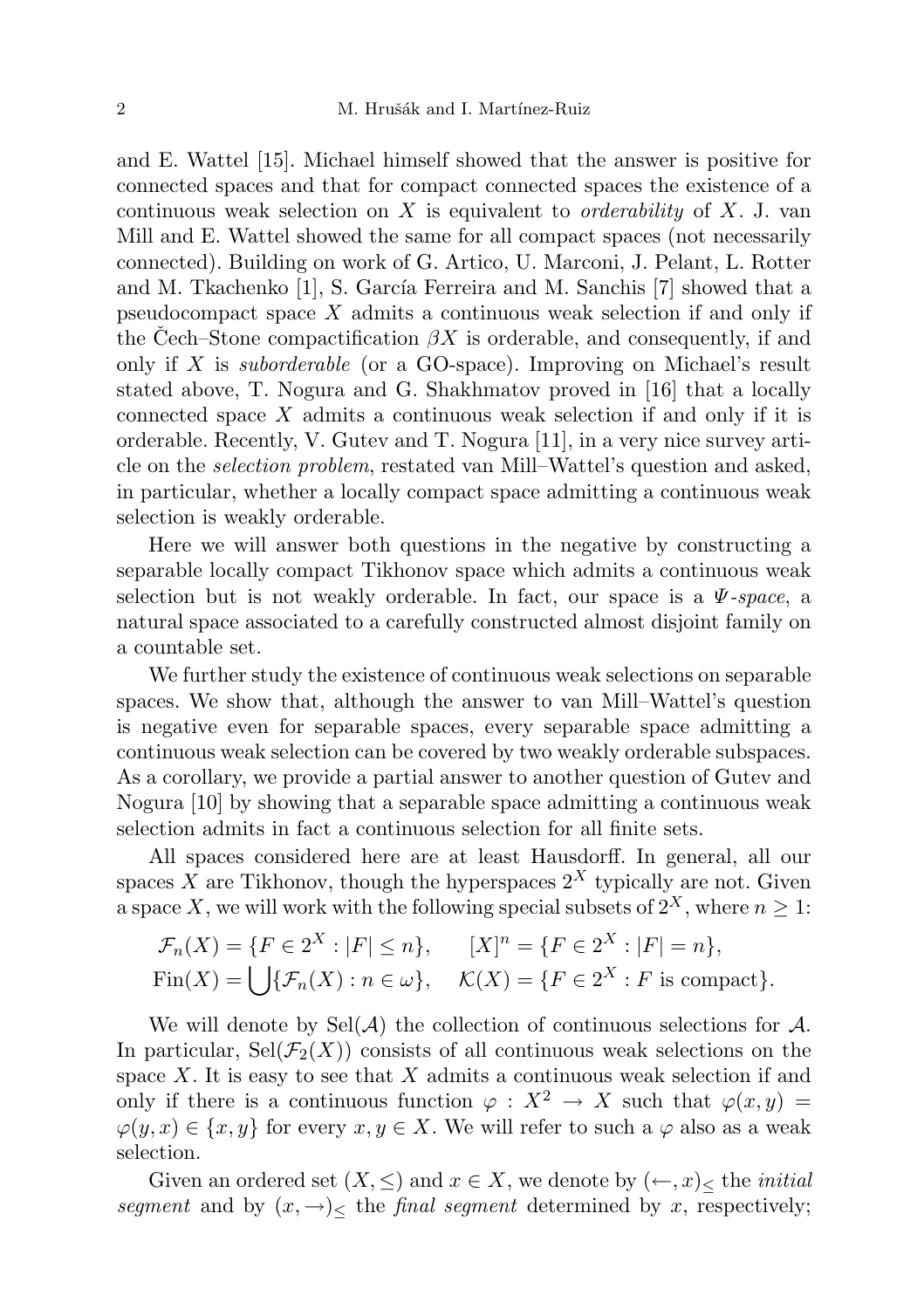i.e.  $(\leftarrow, x)_{\leq} = \{y \in X : y < x\}$  and  $(x, \rightarrow)_{\leq} = \{y \in X : x < y\}$ . Similarly,  $(-, x]_{\leq} = X \setminus (x, \rightarrow)_{\leq}$  and  $[x, \rightarrow)_{\leq} = X \setminus (-, x)_{\leq}$ .

Our set-theoretic notation is mostly standard and follows [13]. In particular,  $\omega$  stands for the set of all natural numbers (finite ordinals) and  $[\omega]^{\omega}$  the set of all infinite subsets of  $\omega$ .  $A \subseteq^* B$  denotes that A is almost contained in B, i.e.  $A \setminus B$  is finite;  $A = * B$  means that  $A \subseteq * B$  and  $B \subseteq * A$ . Recall also that if  $\mathcal{C} \subseteq [\omega]^\omega$ , then  $A \in [\omega]^\omega$  is a pseudointersection of C if  $A \subseteq^* C$ for every  $C \in \mathcal{C}$ .

Concerning weak selections we introduce the following notation. Let X and Y be sets and  $\psi : [X]^2 \to X$  and  $\varphi : [Y]^2 \to Y$  weak selections. We will say that  $\psi$  and  $\varphi$  are *isomorphic*,  $\psi \approx \varphi$ , if there is a bijection  $\rho : X \to Y$ such that  $\psi({a,b}) = \varphi({\varrho}(a), \varrho(b))$  for every  $a, b \in X$ . We will also say that  $\psi$  is embedded in  $\varphi$  if  $\psi \approx \varphi$  [A]<sup>2</sup> for some  $A \subseteq X$ . Let  $\varphi$  be a weak selection on a set X and let  $x, y \in X$ . We will denote by  $x \to_{\varphi} y$  the condition  $\varphi(x, y) = y$ . If  $A, B \subseteq X$ , we will say that B dominates A with respect to  $\varphi$ , denoted by  $A \rightrightarrows_{\varphi} B$ , if  $a \to_{\varphi} b$  for all  $a \in A$  and  $b \in B$ . We will also say that A and B are aligned with respect to  $\varphi$ , and write  $A \parallel_{\varphi} B$ , if  $A \rightrightarrows_{\varphi} B$  or  $B \rightrightarrows_{\varphi} A$ . Given  $A, B \in [\omega]^{\omega}$  and  $\psi$  a weak selection on  $\omega$ , we will say that B almost dominates A with respect to  $\psi$  (or simply that B almost dominates A if  $\psi$  is clear from context), and write  $A \rightrightarrows_{\psi}^* B$ , if there is a  $k \in \omega$  such that  $A \setminus k \rightrightarrows_{\psi} B \setminus k$ . We will also say that A and B are almost aligned with respect to  $\psi$ , denoted by  $A \parallel_{\psi}^* B$ , if  $A \rightrightarrows_{\psi}^* B$  or  $B \rightrightarrows_{\psi}^* A$ . If  $n \in \omega$  then we will say that A is almost dominated by  $\{n\}$ , written  $A \rightrightarrows^*_{\psi} \{n\}$ , whenever  $A \setminus k \rightrightarrows_{\psi} \{n\}$  for some  $k \in \omega$ . In a similar way, we define  $\{n\} \rightrightarrows_{\psi}^* A$  and  ${n}$   $\|_{\psi}^{*}$  A. When the selection is clear from context, we suppress the use of the subscript. Given a weak selection  $\varphi$ , a triple  $\{a, b, c\}$  is called a 3-cycle if either  $a \to b \to c \to a$  or  $c \to b \to a \to c$ .

2. A solution to van Mill and Wattel's question. In this section we will answer van Mill and Wattel's question by constructing a separable locally compact Tikhonov space which admits a continuous weak selection, yet is not weakly orderable. In fact, our space is going to be a Mrówka–Isbell space associated to a certain almost disjoint family on a countable set.

**2.1.** Extensions of selections to Mrówka–Isbell spaces. Recall that a family  $A \subseteq [\omega]^\omega$  is almost disjoint  $(AD)$  if any two distinct elements of A have finite intersection. A family  $A$  is  $MAD$  if it is  $AD$  and maximal with respect to this property.

The Mrówka–Isbell space  $\Psi(\mathcal{A})$  associated to an AD family  $\mathcal A$  is defined as follows: The underlying set is  $\omega \cup A$ , all the elements of  $\omega$  are isolated and the basic neighborhoods of  $A \in \mathcal{A}$  are of the form  $\{A\} \cup (A \setminus F)$  for some finite set  $F \subseteq \omega$ .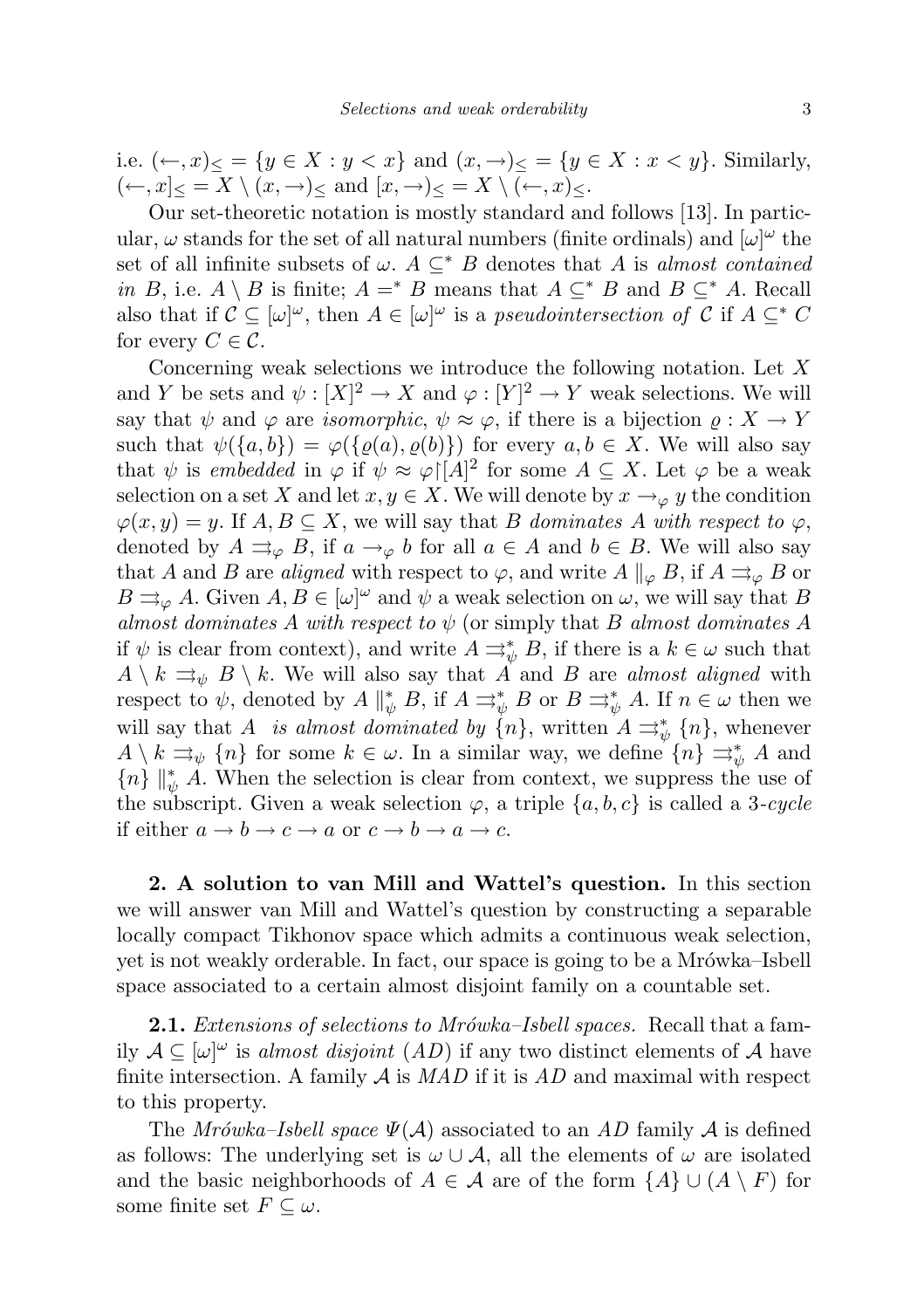It follows immediately from the definition that  $\Psi(\mathcal{A})$  is a first countable and locally compact space. It is well known and easy to see that  $\Psi(\mathcal{A})$  is pseudocompact if and only if the family  $\mathcal A$  is  $MAD$  [4]. Continuous selections on Mrówka–Isbell spaces were considered in  $[12]$ , where it was shown that  $\Psi(\mathcal{A})$  does not admit a continuous weak selection if  $\mathcal{A}$  is MAD, and that  $\Psi(\mathcal{A})$  does not admit a selection for  $2^{\Psi(\mathcal{A})}$  for any uncountable  $\mathcal{A}$ .

The next easy lemma characterizes when a weak selection on  $\omega$  extends to a continuous weak selection on  $\Psi(\mathcal{A})$ .

LEMMA 2.1. Let  $\varphi$  be a weak selection on  $\omega$  and let A be an almost disjoint family. Then  $\varphi$  extends (uniquely) to a continuous weak selection on  $\Psi(\mathcal{A})$  if and only if

- (1)  $A \parallel_{\varphi}^* B$  for all  $A \neq B \in \mathcal{A}$ ,
- (2)  ${n} \parallel_{\varphi}^* A$  for all  $n \in \omega$  and  $A \in \mathcal{A}$ .

Our plan for constructing the space is to first find a suitable weak selection on  $\omega$  and then to carefully construct an AD family to which the selection extends. It should be noted here that such a selection has to be rather complicated. Consider, for instance, a weak selection on  $\omega$  defined by  $\varphi({m, n}) = \min\{m, n\}$ . Then  $\varphi$  cannot be extended to any AD family which has more than one element, as no two infinite subsets of  $\omega$  are almost aligned with respect to  $\varphi$ .

**2.2.** Universal weak selection. We will describe a sufficiently complex weak selection on  $\omega$  here. It is, in fact, the most complicated selection on  $\omega$ and is an "oriented" version of Rado's random graph (see [2], [5] and [17]). It can be easily defined as a Fraïse limit; here we define it directly from a countable independent family. Recall that a family  $\mathcal{I} \subseteq [\omega]^\omega$  is *independent* if  $\bigcap \mathcal{F} \setminus \bigcup \mathcal{F}'$  is infinite for any finite disjoint subsets  $\mathcal{F}, \mathcal{F}'$  of  $\mathcal{I}$ .

PROPOSITION 2.2. There is a weak selection  $\varphi : [\omega]^2 \to \omega$  with the following extension property:

(D) For any disjoint  $F, G \in [\omega]^{<\omega}$ , there is an  $n \in \omega \setminus (F \cup G)$  such that  $F \rightrightarrows_{\varphi} \{n\} \rightrightarrows_{\varphi} G.$ 

*Proof.* Let  $\mathcal{J} = \{J_n : n \in \omega\} \subseteq [\omega]^\omega$  be an independent family. Recursively define a family  $\mathcal{I} = \{I_n : n \in \omega\}$  in the following way:

- $I_0 = J_0;$
- $I_{n+1} = (J_{n+1} \setminus \{k \leq n : n+1 \in I_k\}) \cup \{k \leq n : n+1 \notin I_k\}.$

For every  $n \in \omega$ , the set  $I_n \in \mathcal{I}$  is obtained by finite changes of  $J_n$ , guaranteeing that  $\mathcal I$  is also an independent family such that  $n \in I_m$  if and only if  $m \notin I_n$ , for all  $n, m \in \omega$ . Let  $\varphi : [\omega]^2 \to \omega$  be defined by  $\varphi(\lbrace n,m \rbrace) = n$  if and only if  $n \in I_m$ .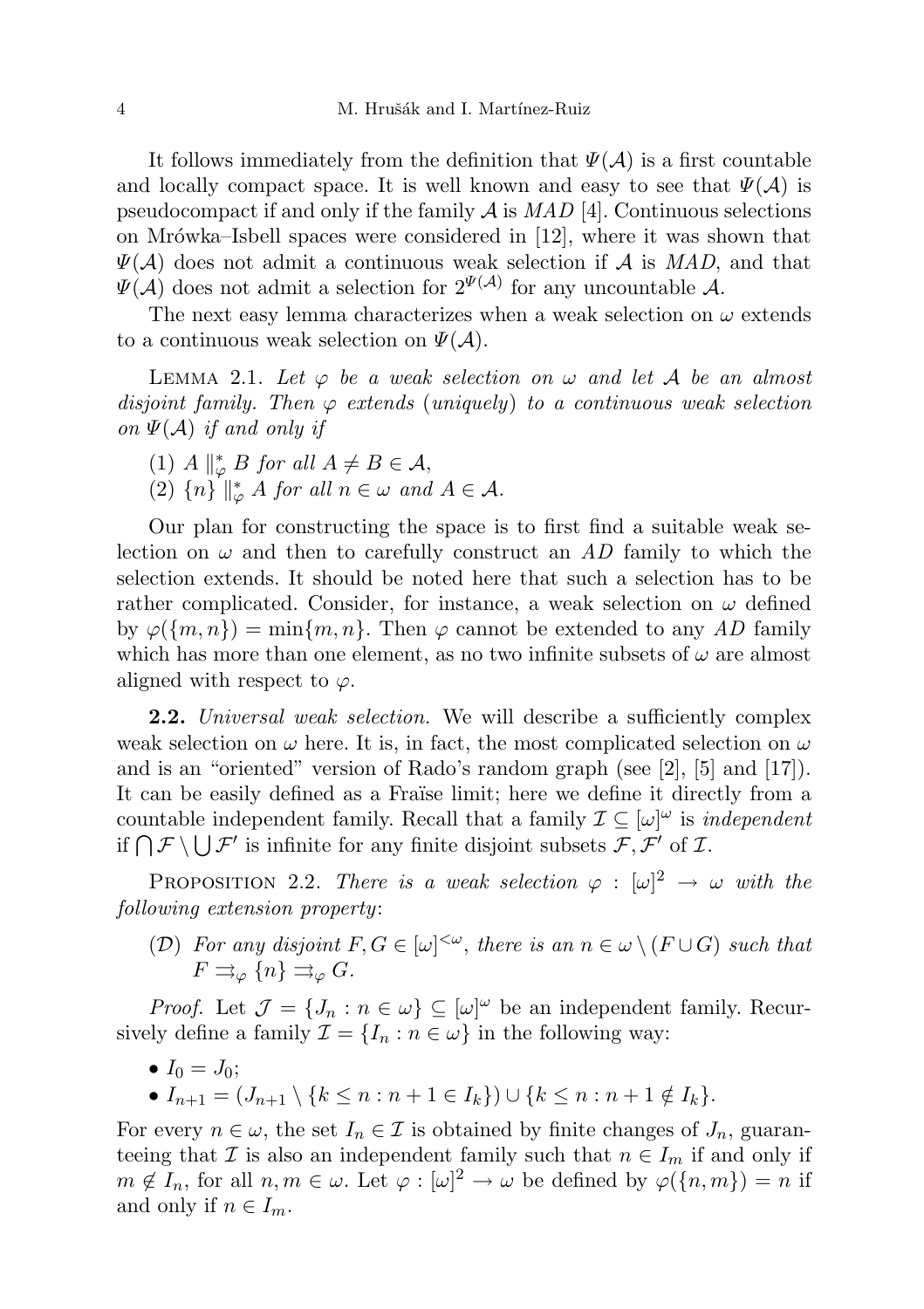To conclude the proof, it is enough to verify that  $\varphi$  satisfies  $(\mathcal{D})$ ; but this follows from the fact that  $\mathcal I$  is independent: if  $F, G \in [\omega]^{<\omega}$  are disjoint then  $F \rightrightarrows_{\varphi} \{k\} \rightrightarrows_{\varphi} G$  for any  $k \in (\bigcap_{n \in F} I_n) \cap (\bigcap_{m \in G} (\omega \setminus I_m)).$ 

In what follows,  $\varphi$  will denote the weak selection described in the previous proposition and will be called the universal weak selection. The next proposition gathers basic facts about the universal weak selection and is a direct translation of basic properties of the random graph [2]. We include the proof for the sake of completeness. Let  $\mathcal{R} = \{A \subseteq \omega : \varphi | [A]^2 \approx \varphi\}.$ 

PROPOSITION 2.3. Let  $\varphi$  be the universal weak selection. Then:

- (a)  $\varphi$  is, up to isomorphism, the unique weak selection with property  $\mathcal D$ .
- (b) Every weak selection  $\psi$  on  $\omega$  can be embedded in  $\varphi$ .
- (c) Given any partition  $\{P_0, P_1\}$  of  $\omega$ , there is an  $i \in 2$  such that  $P_i \in \mathcal{R}$ .
- (d) If  $F, G \in [\omega]^{<\omega}$  are disjoint, then

$$
\{k \in \omega \setminus (F \cup G) : F \rightrightarrows_{\varphi} \{k\} \rightrightarrows_{\varphi} G\} \in \mathcal{R}.
$$

Proof. (a) and (b) follow by an application of the back-and-forth argument. To verify (c), suppose the contrary and let  $\{P_0, P_1\}$  be a partition of  $\omega$ such that neither  $P_0$  nor  $P_1$  is in  $\mathcal R$ . As  $\varphi | [P_i]^2$  does not satisfy  $(\mathcal D)$ , we can find disjoint  $F_i, G_i \in [P_i]^{<\omega}$  such that for each  $n \in P_i$  either n does not dominate  $F_i$  or n is not dominated by  $G_i$ . Since  $(\mathcal{D})$  is satisfied by  $\varphi$ , there is an  $m \in \omega$  so that  $F_0 \cup F_1 \rightrightarrows \{m\} \rightrightarrows G_0 \cup G_1$ . However,  $m \in P_0$  or  $m \in P_1$ , a contradiction in either case. Finally, to verify (d), suppose that for a couple  $F, G$ of finite disjoint subsets of  $\omega$ , the set  $A = \{k \in \omega \setminus (F \cup G) : F \rightrightarrows \{k\} \rightrightarrows G\}$ is not in R. It follows by (c) that  $\omega \setminus A \in \mathcal{R}$  and so one can find  $n \in \omega \setminus A$ that dominates F and is dominated by  $G$ ; but this n must also be in  $A$ , which is a contradiction.

We are now interested in studying the universal weak selection in relation to linear orders on  $\omega$ . Let  $\leq$  be a linear order on a set X and let  $Y \subseteq X$  be infinite. We will say that the set  $Y$  is monotone if either there is a downward closed set  $S \subseteq X$  such that  $Y \subseteq S$  and  $Y \cap (\leftarrow, s)_{\leq}$  is finite for every  $s \in S$ , or there is an upward closed set  $T \subseteq X$  such that  $Y \subseteq T$  and  $Y \cap (t, \to)_{\leq}$  is finite for every  $t \in T$ .

PROPOSITION 2.4. Let  $\varphi$  be the universal selection and let  $\preccurlyeq$  be a linear order on  $\omega$ . If  $X \subseteq \omega$  belongs to R, then there are  $X_0, X_1 \in [X]^\omega$  such that

- (1)  $X_0 \cap X_1 = \emptyset$ ,
- $(2)$   $X_0 \rightrightarrows X_1$ ,
- (3)  $X_0 \cup X_1$  is monotone.

*Proof.* If  $X \cap (\leftarrow, 0)_{\preccurlyeq} \in \mathcal{R}$ , then define  $M_0 = X \cap (\leftarrow, 0)_{\preccurlyeq}$ ; otherwise let  $M_0 = X \cap [0, \to)_{\preccurlyeq}$ . As  $X \in \mathcal{R}$ , in either case  $M_0 \in \mathcal{R}$  by 2.3(e). Choose distinct  $a_0, b_0, c_0 \in M_0$  so that  $\{a_0, b_0, c_0\}$  is a 3-cycle in  $M_0$ . Choose now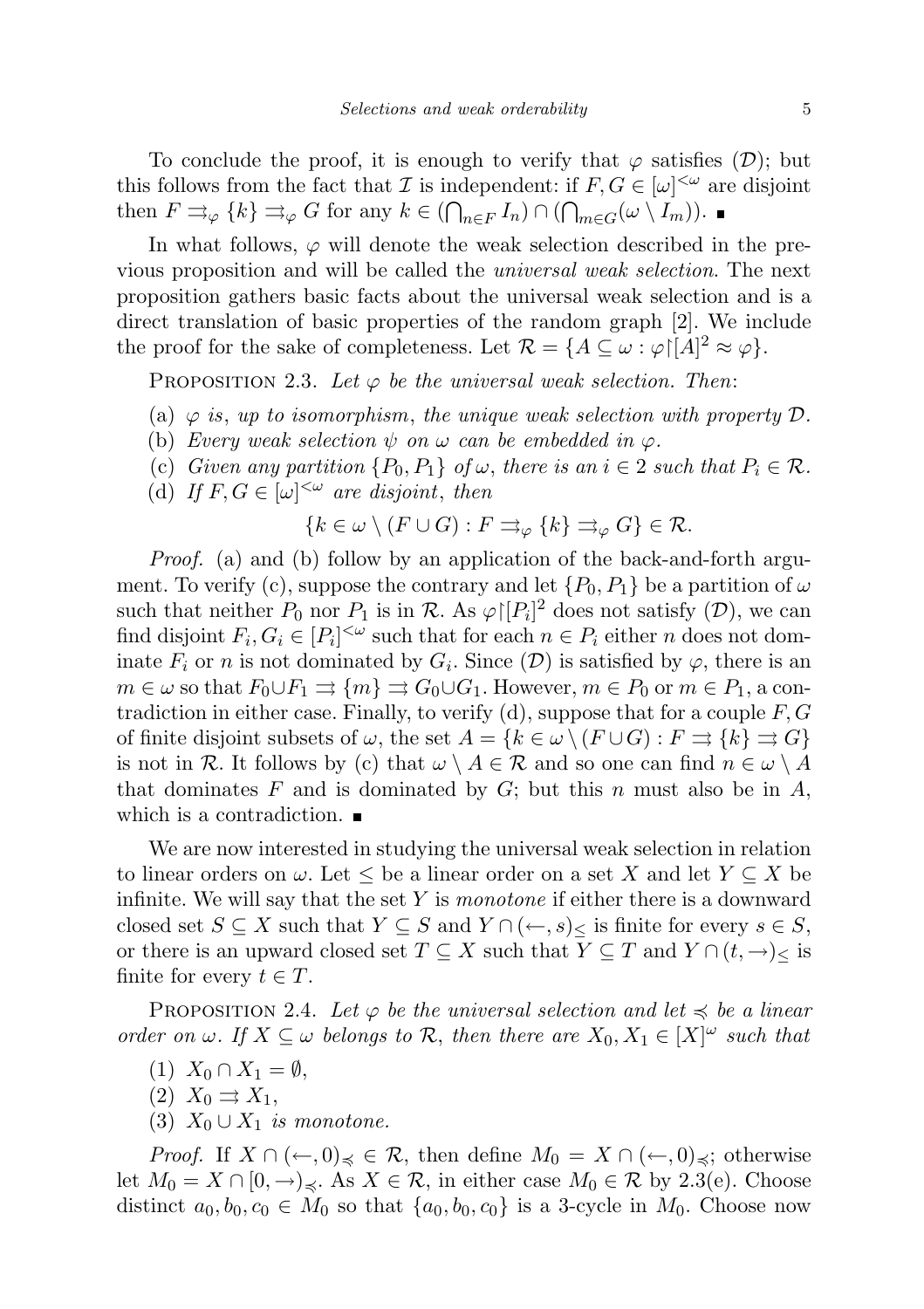$x_0, y_0 \in \{a_0, b_0, c_0\}$  such that  $x_0 \prec y_0$  and  $x_0 \rightarrow y_0$  and define the set  $D_1 = \{n \in M_0 : x_0 \to n \to y_0\} \setminus \{x_0, y_0\}$ , which, by Proposition 2.3(d), is in R. As before, let  $M_1 = D_1 \cap (\leftarrow, 1)_{\preccurlyeq}$  if  $D_1 \cap (\leftarrow, 1)_{\preccurlyeq} \in \mathcal{R}$ , and  $M_1 =$  $D_1 \cap [1, \rightarrow)_{\preccurlyeq}$  otherwise. Choose  $a_1, b_1, c_1 \in M_1$  so that  $\{a_1, b_1, c_1\}$  is a 3-cycle in  $M_1$  and pick  $x_1, y_1 \in \{a_1, b_1, c_1\}$  such that  $x_1 \to y_1$  and  $y_1 \prec x_1$ . Notice that  $\{x_0, x_1\} \rightrightarrows \{y_0, y_1\}.$ 

Following this procedure, we can form recursively  $\{M_n : n \in \omega\} \subseteq \mathcal{R}$ and disjoint subsets  $W_0 = \{x_n : n \in \omega\}, W_1 = \{y_n : n \in \omega\} \in [X]^\omega$ such that for every  $n \in \omega$ ,  $M_{n+1} \subseteq M_n$ ,  $\{x_0, x_1, \ldots, x_n\} \Rightarrow \{y_0, y_1, \ldots, y_n\}$ ,  $x_n \prec y_n$  whenever *n* is even, and  $y_n \prec x_n$  if *n* is odd. Moreover, the set  $S = \{n \in \omega : M_n \subseteq (n, \rightarrow)_{\preccurlyeq}\},\$ if infinite, is  $\preccurlyeq$ -downward closed, while  $T =$  ${n \in \omega : M_n \subseteq (\leftarrow, n)_{\preccurlyeq}}$  is  $\preccurlyeq$ -upward closed, if it is infinite. Notice also that  $(W_0 \cup W_1) \cap (\leftarrow, k)_{\preccurlyeq}$  is finite for every  $k \in S$ , as also is  $(W_0 \cup W_1) \cap (k, \rightarrow)_{\preccurlyeq}$ for every  $k \in T$ .

To conclude the proof, notice that either  $W_0 \cap S$  and  $W_1 \cap S$  are both infinite, or both  $W_0 \cap T$  and  $W_1 \cap T$  are. To see this, suppose, e.g., that  $W_0 \cap S$  is finite. As  $S \cup T = \omega$ , there is some  $k \in \omega$  such that for all  $n \geq k$ ,  $x_n \in T$ . Whenever  $m \geq k$  is even, then  $x_m \prec y_m$  and as T is  $\preccurlyeq$ -upward closed, also  $y_m \in T$ . If both  $W_0 \cap S$ ,  $W_1 \cap S$  are infinite, define  $X_0 = W_0 \cap S$ and  $X_1 = W_1 \cap S$ , if not, let  $X_0 = W_0 \cap T$  and  $X_1 = W_1 \cap T$ . The recursion guarantees that whenever  $k \geq n$ , then  $x_k, y_k \in M_n$ , and consequently the set  $X_0 \cup X_1$  is monotone. ■

**2.3.** The construction. Here we will show how to construct an almost disjoint family B such that the universal selection extends to  $\Psi(\mathcal{B})$ , yet  $\Psi(\mathcal{B})$ is not weakly orderable. The next lemma shows that the universal selection can be extended to a large almost disjoint family.

LEMMA 2.5. There is an AD family  $A \subseteq [\omega]^\omega$  such that:

- $(1)$   $|\mathcal{A}| = \mathfrak{c},$
- $(2)$   $\mathcal{A} \subseteq \mathcal{R}$ ,
- (3) A  $\parallel^* B$  for every  $A \neq B \in \mathcal{A}$ .

*Proof.* Consider the complete binary tree  $2^{\lt \omega}$  and for every  $f \in 2^{\omega}$ , consider the branch determined by  $f, A_f = \{f \mid n : n \in \omega\}$ . For  $f, g \in 2^{<\omega}$ , we write  $f \perp g$  if there is an  $n \in \omega$  so that  $f(n) \neq g(n)$ , and  $f \npreceq g$  whenever either  $f \subseteq g$  or  $g \subseteq f$ . Define the weak selection  $\psi$  on  $2^{<\omega}$  by  $\psi({f, g}) = g$ if and only if either  $f \not\perp g$  and  $\varphi({\{|f|, |g|\}}) = |g|$ , or  $f \perp g$  and  $f(f \Delta g) = 0$ , where  $f \Delta g = \min\{k \in \omega : f(k) \neq g(k)\}.$ 

By the universality of  $\varphi$ , we can suppose that  $\psi$  is embedded in  $\varphi$ . It is easy to see that  $A_f \in \mathcal{R}$  for every  $f \in 2^\omega$ . Moreover,  $(A_f \setminus f \triangle g) \rightrightarrows (A_g \setminus f \triangle g)$ if  $f(f \triangle g) = 0$ , and  $(A_q \setminus f \triangle g) \rightrightarrows (A_f \setminus f \triangle g)$  otherwise, which implies that  $A_f \parallel^* A_g$ . Therefore  $\mathcal{A} = \{A_f : f \in 2^{\omega}\}\$ is the required family.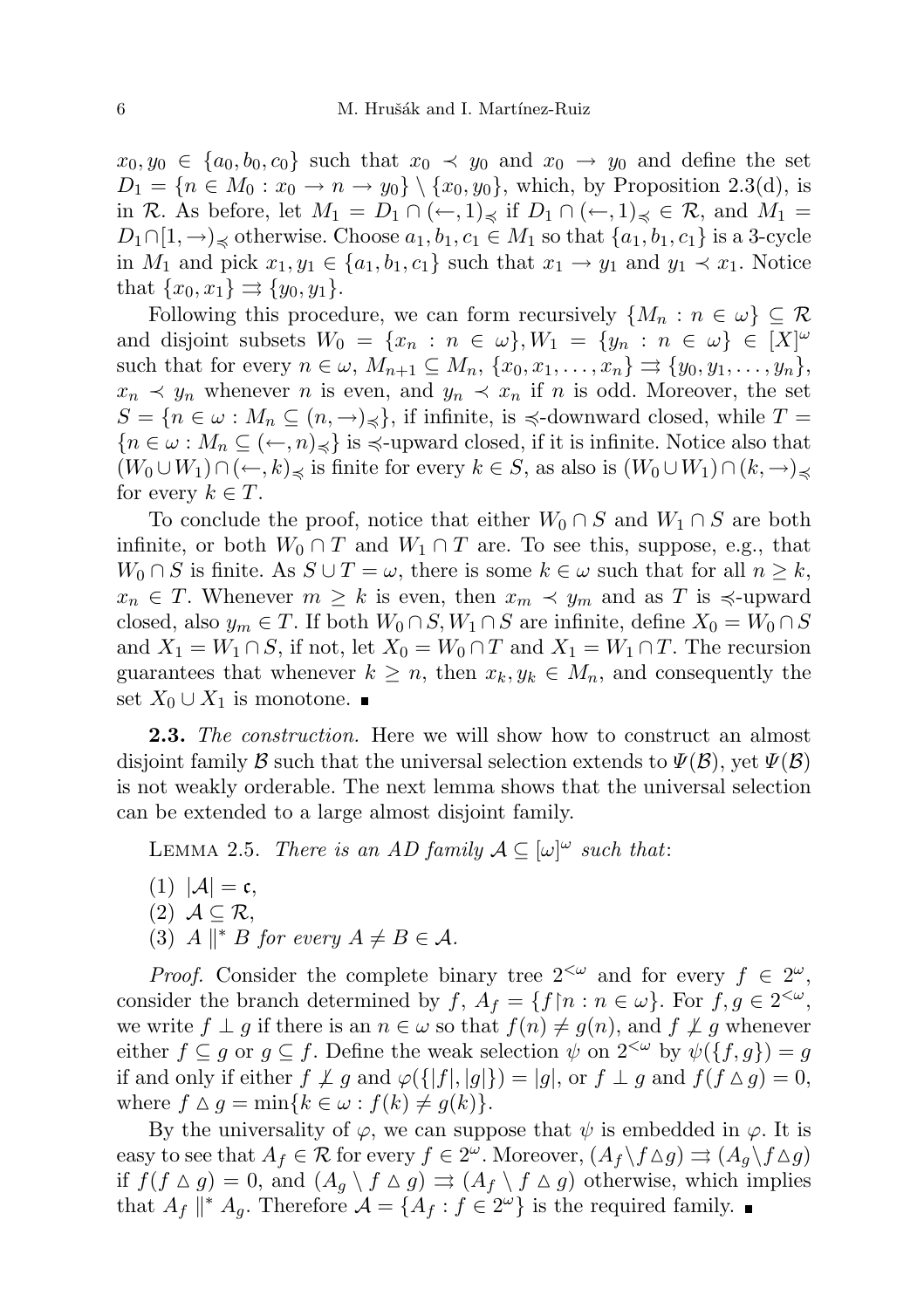Let  $A = \{A_\alpha : \alpha < \mathfrak{c}\}\$ be the almost disjoint family constructed in the lemma. Next we will show how to refine  $A$  to "kill" all potential linear orders on  $\omega$ . To that end, enumerate the collection of all linear orders on  $\omega$ as  $\{\leq_\alpha : \alpha < \mathfrak{c}\}.$ 

LEMMA 2.6. For every  $\alpha < \mathfrak{c}$ , there are  $X_0^{\alpha}, X_1^{\alpha} \in [A_{\alpha}]^{\omega}$  such that

- (1)  $X_0^{\alpha} \cap X_1^{\alpha} =^* \emptyset$ ,
- (2)  $X_0^{\alpha} \parallel^* X_1^{\alpha}$ ,
- (3) for every  $n \in \omega$  and  $i \in 2$ ,  $X_i^{\alpha} \parallel^* \{n\}$ ,
- (4)  $X_0^{\alpha} \cup X_1^{\alpha}$  is  $\leq_{\alpha}$ -monotone.

*Proof.* Fix  $\alpha < \mathfrak{c}$ . By Lemma 2.5,  $A_{\alpha} \in \mathcal{R}$  and by Proposition 2.4 we can find  $X_0, X_1 \in [A_\alpha]^\omega$  such that  $X_0 \rightrightarrows X_1$  and  $X_0 \cup X_1$  is  $\leq_\alpha$ -monotone. Since for every  $x \in X_0$ , either  $x \to 0$  or  $0 \to x$ , there is an infinite  $C_0 \subseteq X_0$  such that  $C_0 \parallel \{0\}$ . Proceeding recursively, construct a family  $\mathcal{C} = \{C_n : n \in \omega\}$ of infinite subsets of  $X_0$  such that for every  $n \in \omega$ ,  $C_{n+1} \subseteq C_n$  and  $C_n \parallel \{n\}$ . Let  $X_0^{\alpha}$  be a pseudointersection of C, i.e.  $X_0^{\alpha} \in [X_0]^{\omega}$  is such that  $C_n \setminus X_0^{\alpha}$  is finite for every  $n \in \omega$ . Analogously, construct a family  $\mathcal{E} = \{E_n : n \in \omega\}$  of infinite subsets of  $X_1$  such that  $E_{n+1} \subseteq E_n$  and  $E_n \parallel \{n\}$  for every  $n \in \omega$ . Therefore, if  $X_1^{\alpha}$  is a pseudointersection of  $\mathcal{E}$ , then  $X_0^{\alpha}$ ,  $X_1^{\alpha}$  satisfy (1)–(3) by construction, and (4) follows from the fact that both sets are infinite subsets of  $X_0$  and  $X_1$ , which satisfy 2.4(3).

We are now ready to prove the main result of the paper.

Theorem 2.7. There is a separable, first countable, locally compact space which admits a continuous weak selection but is not weakly orderable.

*Proof.* Let  $\mathcal{B} = \{X_0^{\alpha}, X_1^{\alpha} : \alpha < \mathfrak{c}\}\,$ , where  $X_i^{\alpha}$  is as in Lemma 2.6 for  $i \in 2$ , and consider  $X = \Psi(\mathcal{B})$ , the Mrówka–Isbell space associated to  $\mathcal{B}$ .

By Lemmas 2.5 and 2.6,  $\varphi$  satisfies the conditions of Lemma 2.1, hence there is a (unique) continuous weak selection  $\overline{\varphi}$  on  $\Psi(\mathcal{B})$  extending the universal weak selection  $\varphi$ .

To conclude the proof, it is enough to verify that  $X$  is not weakly orderable. Aiming at a contradiction, suppose that there exists a linear order  $\sqsubseteq$ on X whose induced topology is coarser than the topology on X. Let  $\alpha < \mathfrak{c}$ be such that  $\mathbb{E}[\omega]^2 = \mathbb{E}_\alpha$  and suppose, without loss of generality, that for the points  $X_0^{\alpha}, X_1^{\alpha} \in \Psi(\mathcal{B})$  the inequality  $X_0^{\alpha} \subseteq X_1^{\alpha}$  holds. By Lemma 2.6, the infinite set  $X_0^{\alpha} \cup X_1^{\alpha}$  is  $\leq_{\alpha}$ -monotone. Assume that  $S \subseteq \omega$  is downward closed, contains  $X_0^{\alpha} \cup X_1^{\alpha}$  and for every  $s \in S$ ,  $(\leftarrow, s)_{\leq \alpha} \cap (X_0^{\alpha} \cup X_1^{\alpha})$  is finite. If there is an  $s \in S$  with  $X_0^{\alpha} \sqsubseteq s$ , then  $(\leftarrow, s)_{\sqsubseteq}$  is an  $\sqsubseteq$ -open interval containing the point  $X_0^{\alpha}$ , which meets the set  $X_0^{\alpha}$  in finitely many points. However, this contradicts the assumption that the  $\sqsubset$ -order topology on X is coarser that the original one. On the other hand, if  $S \subseteq (\leftarrow, X_0^{\alpha})_{\sqsubseteq}$ , then the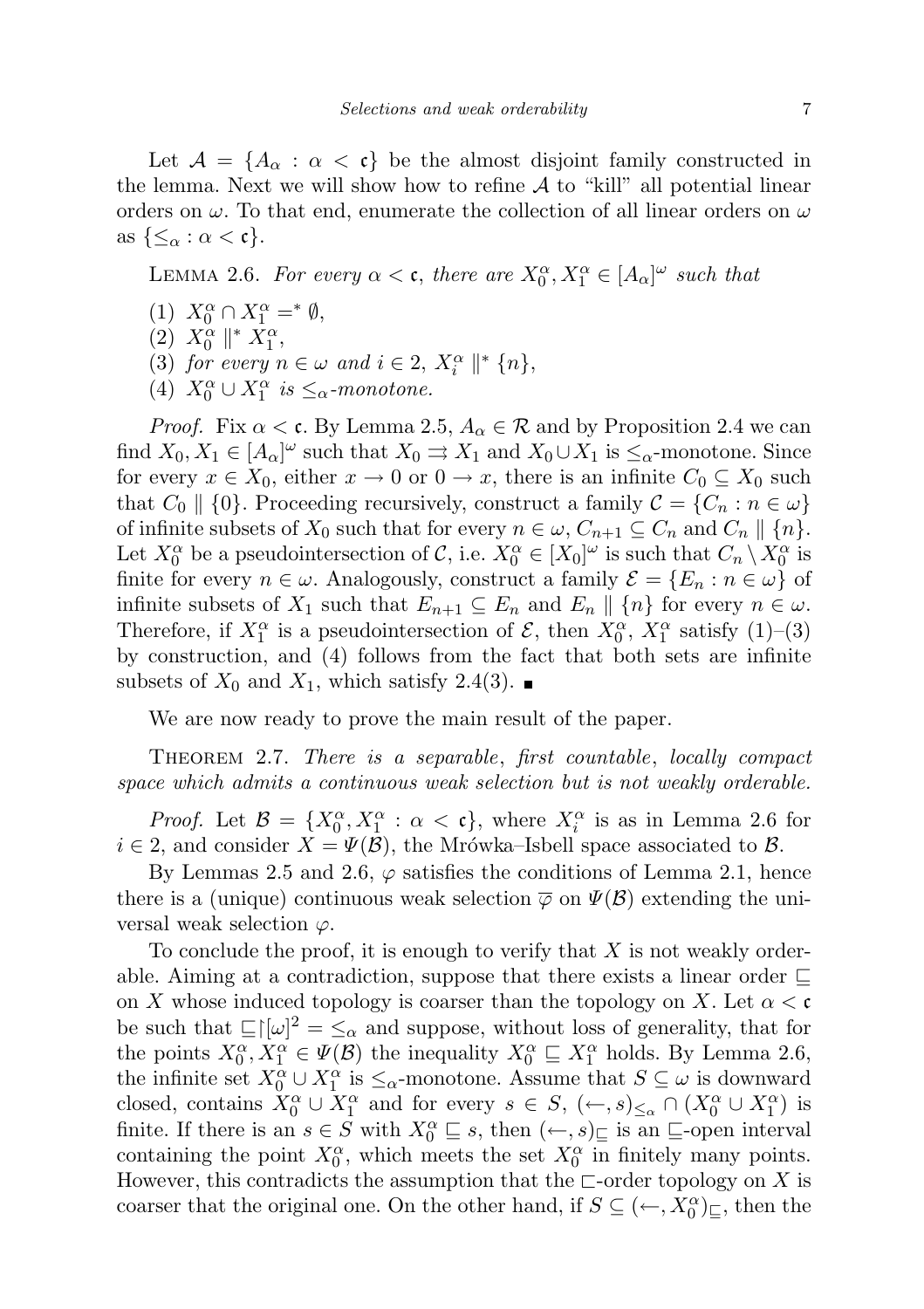interval  $(X_0^{\alpha}, \rightarrow)_{\sqsubseteq}$  contains the point  $X_1^{\alpha}$  and is disjoint from the set  $X_1^{\alpha}$ , which leads to the same contradiction.

The case when  $X_0^{\alpha} \cup X_1^{\alpha}$  is contained in an upward directed set T is treated analogously.

We have proved that the topology determined by the order  $\subseteq$  cannot be coarser than that of X, and therefore X is not weakly orderable.

REMARK 2.8. There is a space  $X \subseteq \beta\omega$  which admits a continuous weak selection but is not weakly orderable.

Fix A as in Theorem 2.7 and pick  $p_A \in A^*$  for every  $A \in \mathcal{A}$ . The space  $X = \omega \cup \{p_A : A \in \mathcal{A}\}\$ is as required.

**3. Weak selections on separable spaces.** If  $X$  is a weakly orderable space, then it not only admits a weak selection, but also a selection for  $\mathcal{K}(X)$ : the function min $\mathcal{K}(X)$  is a selection for  $\mathcal{K}(X)$ . Motivated by this, Gutev and Nogura asked in [10] the following question:

Does there exist a space X that admits a continuous weak selection, but  $\operatorname{Sel}(\mathcal{F}_n(X)) = \emptyset$  for some  $n > 2$ ?

This question is still open, even for  $n = 3$ . In this section we will prove that for certain spaces, including separable spaces, the existence of a continuous weak selection implies that  $\text{Sel}(\text{Fin}(X)) \neq \emptyset$ , providing a partial negative answer to the question. In particular, the example presented in Theorem 2.7 admits even a continuous selection for all compact sets. We can conclude that there are spaces that are not weakly orderable even when  $\text{Sel}(\mathcal{K}(X)) \neq \emptyset$ .

**3.1.** 2-to-1 maps onto ordered spaces. Next we show that for separable spaces the existence of weak selections implies the existence of a 2-to-1 continuous map onto an ordered space. In particular, even though there are separable spaces which admit a weak selection and are not weakly orderable, they can always be covered by two weakly orderable subspaces.

Costantini [3] considered a similar analysis of weak selections on separable spaces having a dense set of isolated points. Gutev [9] proved that every second countable space which admits a continuous weak selection is weakly orderable.

PROPOSITION 3.1. Let  $\psi$  be a continuous weak selection defined on X and let  $x, y, z \in X$  be such that  $\{x, y, z\}$  is a 3-cycle with respect to  $\psi$ . Then there is a (canonical) partition P of X so that  $|\mathcal{P}| = 5$  and each  $P \in \mathcal{P}$  is clopen and satisfies  $|\{x, y, z\} \cap P| \leq 1$ .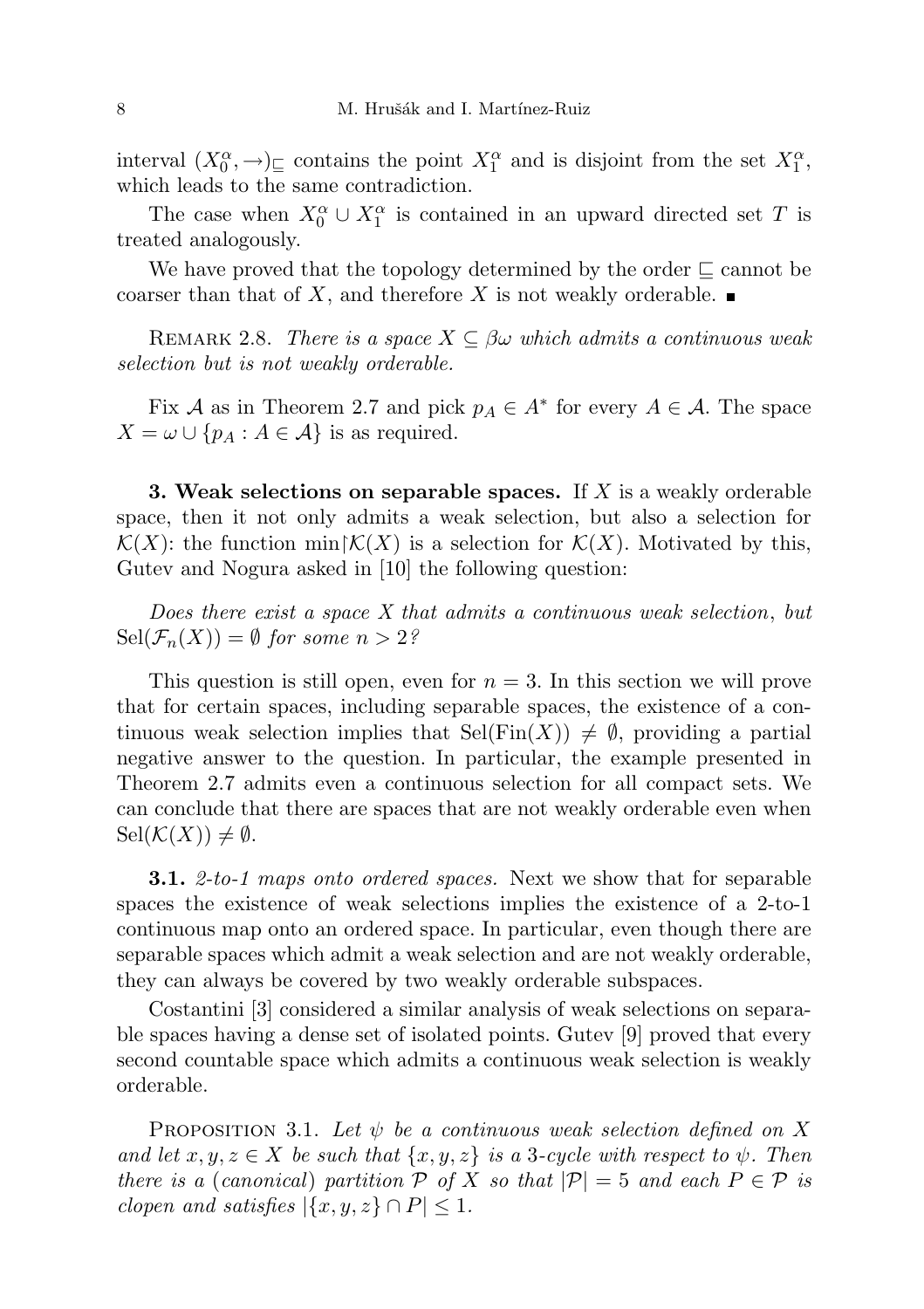*Proof.* Suppose that  $x \to y \to z \to x$  and consider the following sets:

$$
P_0 = \{ w \in X \setminus \{y, z\} : z \to w \to y \},
$$
  
\n
$$
P_1 = \{ w \in X \setminus \{x, z\} : x \to w \to z \},
$$
  
\n
$$
P_2 = \{ w \in X \setminus \{x, y\} : y \to w \to x \},
$$
  
\n
$$
P_3 = \{ w \in X : \{x, y, z\} \Rightarrow \{w\},
$$
  
\n
$$
P_4 = \{ w \in X : \{w\} \Rightarrow \{x, y, z\} \}.
$$

It is not difficult to prove that  $\mathcal{P} = \{P_i : i < 5\}$  is a partition of X and, by continuity of  $\psi$ ,  $P_i$  is open (and so clopen) for every  $i < 5$ . Also,  $x \in P_0$ ,  $y \in P_1$  and  $z \in P_2$ .

An immediate consequence of the previous proposition is that if  $X$  is a connected space admitting a continuous weak selection  $\psi$ , then it does not admit 3-cycles with respect to  $\psi$  and so X is weakly orderable.

Recall that a relation  $R \subseteq X \times X$  is total if for every  $a, b \in X$ ,  $(a, b) \in R$ or  $(b, a) \in R$ .

**PROPOSITION** 3.2. Let X be a separable space that admits a continuous weak selection  $\psi$ . Then there is a closed, reflexive, total and transitive relation  $R \subseteq X \times X$  such that  $|\{z \in X : (x, z) \in R \text{ and } (z, x) \in R\}| \leq 2$ .

*Proof.* Let  $D = \{d_n : n \in \omega\}$  be a countable dense subset of X and let  $\mathcal{T} = \{T_n : n \in \omega\}$  be an enumeration of all triples  $T \in [D]^3$  that are 3-cycles with respect to  $\psi$ . For every  $n \in \omega$ , let  $\mathcal{E}_n$  be the canonical partition determined by the 3-cycle  $T_n$ , defined in the proof of Proposition 3.1.

Define recursively closed relations  $R_n \subseteq X \times X$  for every  $n \in \omega$  as follows:

Let  $R_0 = X \times X$  and suppose that  $R_n$  is a closed, reflexive and total relation with the following property:

There is a unique finite family  $\mathcal{C}_n = \{C_0, \ldots, C_{k_n}\}\$  of closed subsets of X such that for  $x, y \in X$  and  $i < j \leq k_n$ :

- (1)  $X = \bigcup \{C_l : l \le k_n\},\$
- (2)  $\mathcal{C}_n$  is a refinement of the partition  $\mathcal{E}_{n-1}$ , where  $\mathcal{E}_{-1} = \{X\},\$
- (3) if  $x, y \in C_i$  then  $(x, y) \in R_n \cap R_n^{-1}$ ,
- (4) if  $x \in C_i$  and  $y \in C_j \setminus C_i$ , then  $(y, x) \notin R_n$ ,
- (5) if  $C_i \cap C_j \neq \emptyset$  then  $C_i \cap C_j = \{d_l\}$  for some  $l < n$ , and  $C_i \cap C_j \neq \emptyset$ only if  $j - i = 1$ ,
- (6) if  $d \in C_j \cap \{d_l : l < n\}$  and  $z \to d$  for some  $z \in C_j \setminus \{d\}$ , then  $C_i \rightrightarrows \{d\},\$
- (7) if  $d \in C_j \cap \{d_l : l < n\}$  and  $d \to z$  for some  $z \in C_j \setminus \{d\}$ , then  $\{d\} \rightrightarrows C_i$ .

The conditions (3) and (4) guarantee uniqueness of the family  $C_n$ . Also, the family  $\mathcal{C}_n$  determines the relation  $R_n$  in a natural way:  $(x, y) \notin R_n$  if and only if there are  $i < j \leq k_n$  such that  $y \in C_i$  and  $x \in C_j \setminus C_i$ .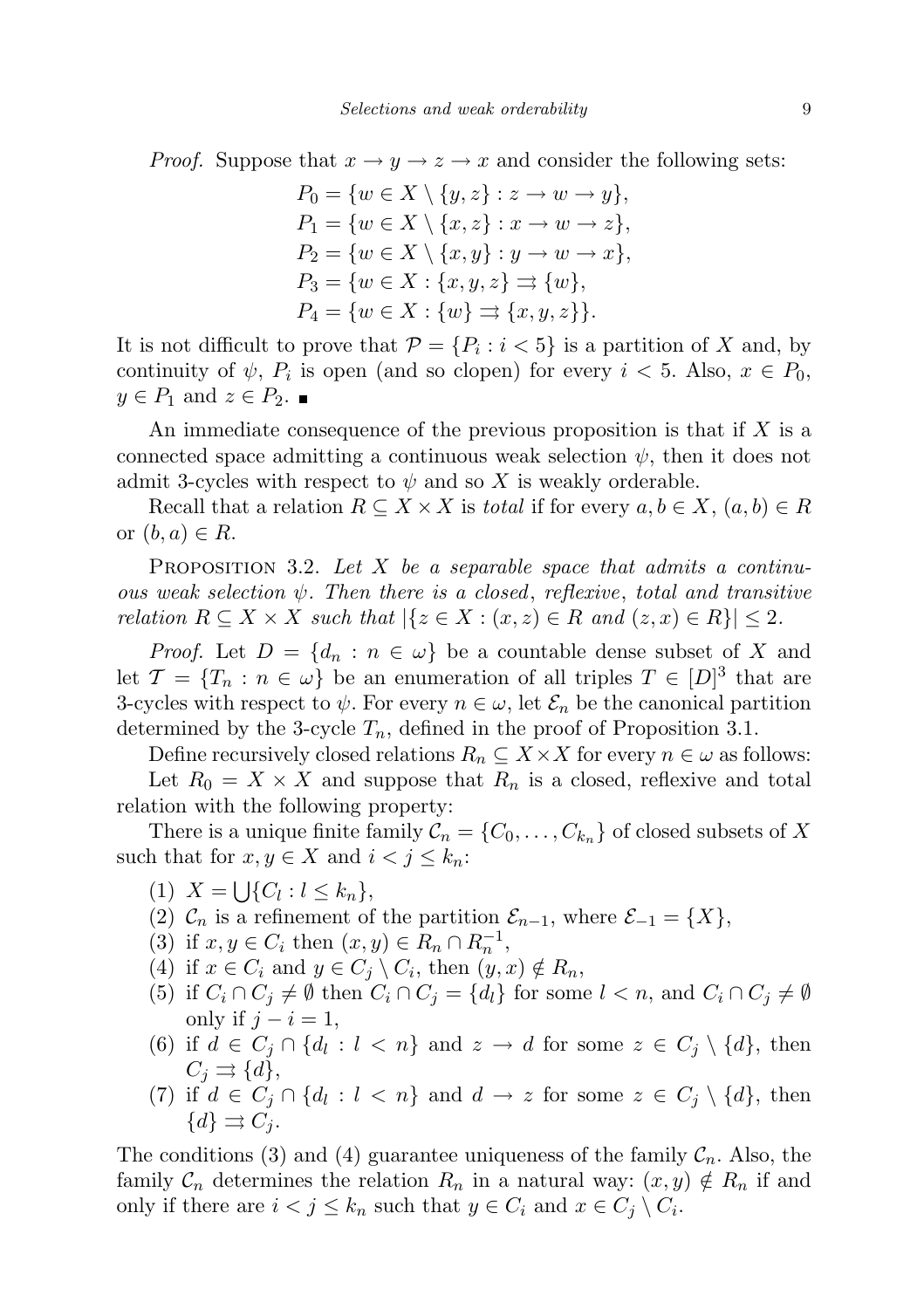Let  $i \leq k_n$  be such that  $d_n \in C_i$ . If  $\{d_n\}$  is an isolated point, define  $C_{i,0} = C_i \cap \{x \in X \setminus \{d_n\} : d_n \to x\},\ C_{i,1} = \{d_n\}$  and  $C_{i,2} = C_i \cap \{x \in X\}$  $X \setminus \{d_n\} : x \to d_n$ . In this case, let

$$
S_n = R_n \setminus \{(x, y) : x \in C_{i,l}, y \in C_{i,s} \text{ and } 0 \le s < l \le 2\}.
$$

If  $d_n$  is not isolated, let  $C_{i,0} = C_i \cap \{x \in X : d_n \to x\}$  and  $C_{i,1} =$  $C_i \cap \{x \in X : x \to d_n\}.$  Define then

$$
S_n = R_n \setminus \{(x, y) : x \in C_{i,1} \setminus \{d_n\}, y \in C_{i,0} \setminus \{d_n\}\}.
$$

The relation  $S_n$  is reflexive and total. Moreover,  $S_n$  is also closed. To prove this, let  $(x, y) \notin S_n$ . Since  $R_n$  is closed and  $S_n \subseteq R_n$ , we can suppose that  $(x, y) \in R_n$ . Therefore,  $x, y \in C_i$ ,  $x \to d_n$  and  $d_n \to y$ . Let  $U_x$  and  $U_y$  be disjoint neighborhoods of x and y respectively such that  $U_x \subseteq (C_i \cup$  $C_{i+1}\setminus (C_{i-1}\cup C_{i+2})$  and  $U_y\subseteq (C_{i-1}\cup C_i)\setminus (C_{i-2}\cup C_{i+1})$  (take  $U_x=\{d_n\}$  if  $x = d_n$  and  $d_n$  is isolated, and analogously for  $U_y$ ). This is possible because of condition (5). Finally, let  $U'_x = U_x \cap \{z \in X \setminus \{d_n\} : z \to d_n\}$  and  $U'_y = U_y \cap \{z \in X \setminus \{d_n\} : d_n \to z\}$  (again, let  $U'_x = \{d_n\}$  if  $d_n$  is isolated). Then  $(U'_x \times U'_y) \cap S_n = \emptyset$  and so the relation  $S_n$  is closed.

Let  $C'_n = \{C'_0, \ldots, C'_{k_n+2}\}\$ , where  $C'_j = C_j$  if  $0 \leq j \leq i$ ,  $C'_i = C_{i,0}$ ,  $C'_{i+1} = C_{i,1}, C_{i+2} = C'_{i,2},$  and  $C'_{j} = C'_{j-2}$  for  $i+2 < j \leq k_n+2$ , where  $C'_{i+2} = \emptyset$  if  $d_n$  is not isolated.

By construction,  $S_n$  together with the collection  $\mathcal{C}'_n$  has properties  $(1)$ – $(7)$ , except possibly  $(2)$ . We only need to refine this relation so as to obtain a refinement of  $\mathcal{E}_n$ .

Fix  $j \leq k'_n$ , where  $k'_n = k_n + 2$  if  $d_n$  is isolated and  $k'_n = k_n + 1$  otherwise. We will find a partition  $\mathcal{D}_j$  of  $C'_j$  which refines  $\mathcal{E}_n$  and consists of closed sets. For this, we consider all possible cases:

CASE 1: There is an  $E \in \mathcal{E}_n$  such that  $C'_j \subseteq E$ . In this case, let  $\mathcal{D}_j =$  $\{D_{j,0}\}\,$ , where  $D_{j,0}=C'_j$ .

CASE 2:  $\{E \in \mathcal{E}_n : E \cap C'_j \neq \emptyset\} = \{E_0, \ldots, E_t\}$  with  $0 < t \leq 5$ ,  $C'_{j} \cap \{d_l : l \leq n\} = \{d\},\ \{d\} \rightrightarrows C'_{j} \text{ and } d \in E_t. \text{ Let } \mathcal{D}_j = \{D_{j,l} : 0 \leq l \leq t\},\$ where  $D_{j,l} = E_l \cap C'_j$  for every l.

CASE 3:  $\{E \in \mathcal{E}_n : E \cap C'_j \neq \emptyset\} = \{E_0, \ldots, E_t\}$  with  $0 < t \leq 5$ ,  $C'_{j} \cap \{d_{l} : l \leq n\} = \{d\},\ C'_{j} \rightrightarrows \{d\} \text{ and } d \in E_{0}. \text{ Let } \mathcal{D}_{j} = \{D_{j,l} : 0 \leq l \leq t\},$ where  $D_{j,l} = E_l \cap C_j'$  for every l.

CASE 4: { $E \in \mathcal{E}_n : E \cap C'_j \neq \emptyset$ } = { $E_0, \ldots, E_t$ } with  $0 < t \leq 5$ ,  $C'_j \cap \{d_l : l \leq n\} = \{d, d'\}, d' \rightarrow d \text{ and } d, d' \in E_0.$  Let  $x \in C'_j \setminus E_0$ . By (6) and (7),  $d' \rightarrow x$  and  $x \rightarrow d$ . In this case, let  $\mathcal{D}_j = \{D_{j,0}, \ldots, D_{j,t+1}\}$ , where  $D_{j,0}=C'_j\cap E_0\cap \{y\in X:x\rightarrow y\},\ D_{j,l}=C'_j\cap E_l$  for every  $1\leq l\leq t$  and  $D_{j,t+1} = C'_j \cap E_0 \cap \{y \in X : y \to x\}.$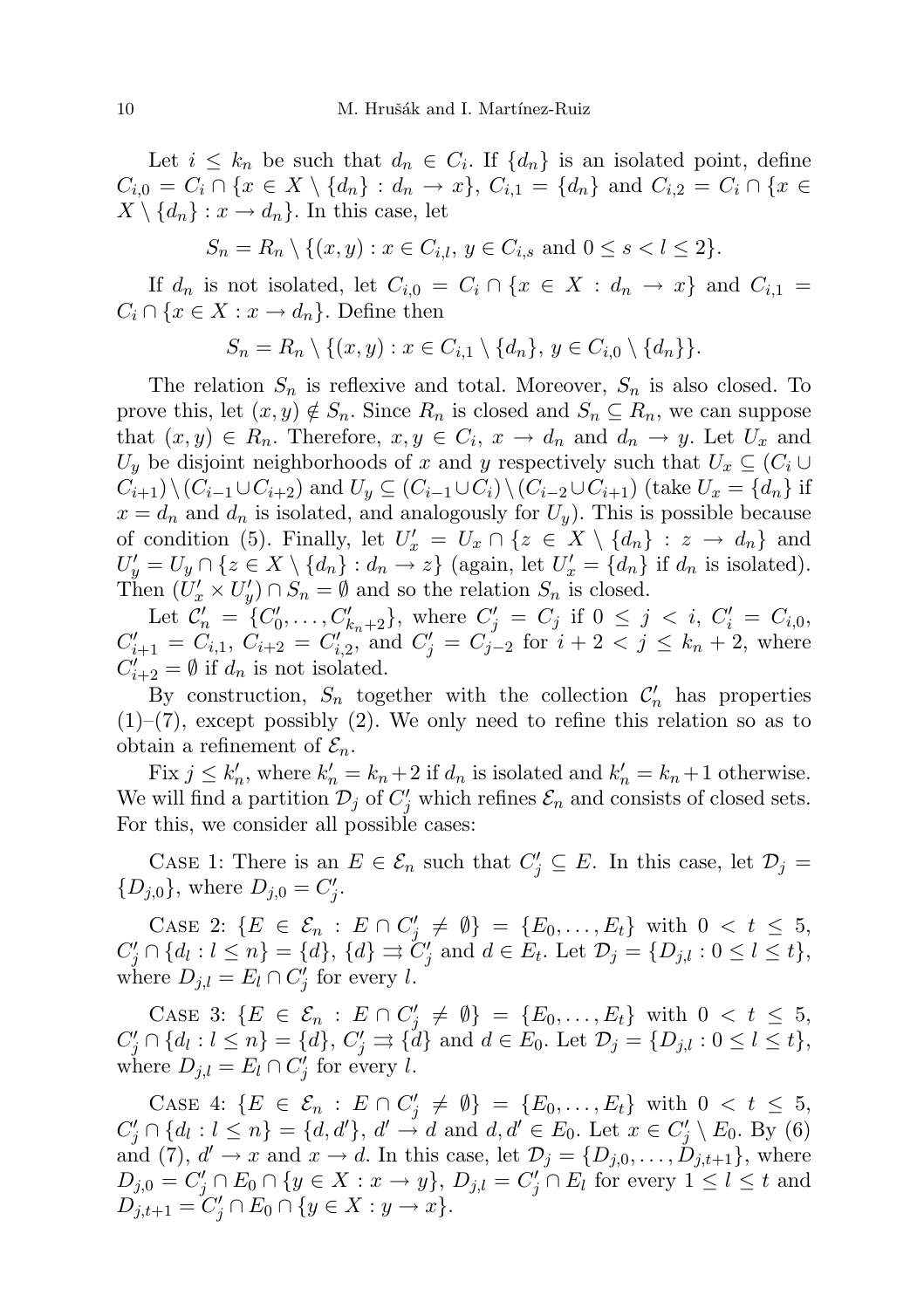CASE 5:  $\{E \in \mathcal{E}_n : E \cap C'_j \neq \emptyset\} = \{E_0, \ldots, E_t\}$  with  $0 < t \leq 5$ ,  $C'_j \cap \{d_l : l \leq n\} = \{d, d'\}, d' \rightarrow d, d \in E_0 \text{ and } d' \in E_t.$  In this case, let  $\mathcal{D}_j = \{D_{j,0}, \ldots, D_{j,t}\},\$  where  $D_{j,l} = C'_j \cap E_l$  for every l.

Let  $\mathcal{C}_{n+1} = \bigcup \{ \mathcal{D}_j : j \leq k'_n \}.$  Notice that we can enumerate  $\mathcal{D}$  as  $\{D_j : j \leq k'_j\}.$  $j \leq k_{n+1}$  so that for every  $i \leq j \leq k_{n+1}$ , if  $x \in D_i$  and  $y \in D_j$  then  $(x, y) \in S_n$ . Finally, define the relation

$$
R_{n+1} = S_n \setminus \{(x, y) : y \in D_i, x \in D_j \text{ and } i < j\}.
$$

Then  $R_{n+1} \subseteq S_n$  and  $\mathcal{C}_{n+1}$  refines  $\mathcal{E}_n$ . Further,  $R_{n+1}$  is reflexive, total, and it can be proved, in an analogous way to the case of  $S_n$ , that  $R_{n+1}$  is closed. Moreover,  $R_{n+1}$  together with the collection  $\mathcal{C}_{n+1}$  satisfies (1)–(7).

Let  $R = \bigcap \{R_n : n \in \omega\}$ . Then R is closed, total and reflexive, since each  $R_n$  is.

Before showing that  $R$  is transitive, let us record two properties of  $R$ .

FACT 1. If  $x, y \in R$  and there is a  $d \in D$  so that  $x \to d \to y$  and d belongs to a 3-cycle with respect to  $\psi$ , then  $(x, y) \notin R \cap R^{-1}$ .

Let  $n \in \omega$  be such that  $d \in T_n$ . Since  $\{x, y\} \nparallel \{d\}$ , the points x and y do not belong to the same element of the partition  $\mathcal{E}_n$  and so either  $(x, y) \notin$  $R_{n+1}$  or  $(y, x) \notin R_{n+1}$ .

As a consequence, if  $x, y \in X$  and there is a  $z \in X$  so that  $\{x, y, z\}$  forms a 3-cycle, then  $(x, y) \notin R \cap R^{-1}$ .

FACT 2. For any  $x \in X$ , the set  $P_x = \{z \in X : (x, z) \in R \cap R^{-1}\}\$ contains at most two points.

Suppose that  $x, y, z \in P_x$  and  $x \to y \to z$  (the other cases are treated in the same way). By density of D, there is a  $d \in D$  so that  $x \to d \to z$ . Let  $k = \min\{l \in \omega : \{x, z\} \nparallel \{d_l\}\}\$ and let  $\mathcal{C}_k$  be the collection determined by the relation  $R_k$  and satisfying (1)–(7). Since  $y \in P_x$ , there is a  $C \in \mathcal{C}_k$ such that  $x, y \in C$ . Then  $d_k \notin C$ , because otherwise  $(x, y) \notin R_{k+1}$  and so  $(x, y) \notin R$ . Hence, because of the way  $R_k$  is constructed, there is an  $l < k$ such that either  $\{x, y, d_k\} \nparallel \{d_l\}$ ; or  $x, y$  and  $d_k$  do not belong to the same element of the partition  $\mathcal{E}_l$  determined by the 3-cycle  $T_l$ ; or there are  $E \in \mathcal{E}_l$ and  $w \in X \setminus E$  with  $x, y, d_k \in E$ ,  $\{x, y\} \parallel \{w\}$  and  $\{x, y, d_k\} \nparallel \{w\}$ . In any case, we can find a 3-cycle  $T \in [D]^3$  with  $d_k \in T$ . Thus by Fact 1, either  $(x, y) \notin R$  or  $(y, x) \notin R$ , which is a contradiction. This proves Fact 2.

Finally, to prove that R is transitive, let  $x, y, z \in X$  be such that  $(x, y) \in$ R and  $(y, z) \in R$ . Aiming at a contradiction, suppose that  $(z, x) \notin R$ . Let  $n \in \omega$  be such that  $(z, x) \notin R_n$ , and let  $\mathcal{C}_n = \{C_i : i \leq k_n\}$  be the family determined by  $R_n$ . Three cases are possible:

CASE 1:  $(x, y) \in R \cap R^{-1}$ . Since  $(z, x) \notin R_n$ , there are  $i < j \leq k_n$  such that  $z \in C_i$  and  $x \in C_j \backslash C_i$ . But  $(x, y)$ ,  $(y, x)$  and  $(x, z)$  are in  $R_n$ , so  $j = i+1$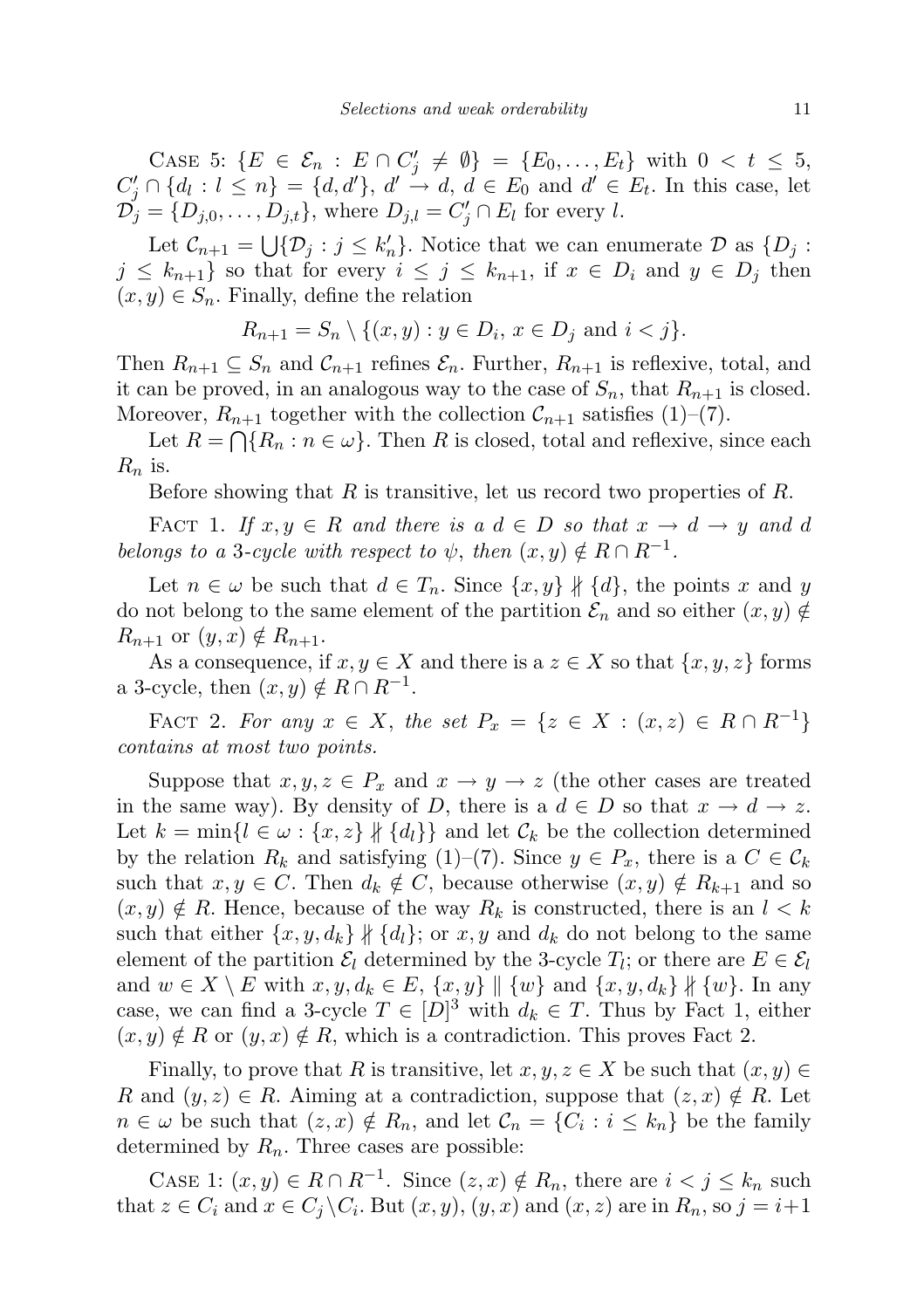and  $y \in C_i \cap C_{i+1}$ . Notice that although z and y are indistinguishable until step n (i.e.  $(y, z) \in R_n \cap R_n^{-1}$ ), they must eventually be separated. Since  $y = d_l$  for some  $l \leq n$ , we have  $y \to z$  and, by construction,  $(z, y) \in R$ , which is false.

CASE 2:  $(y, z) \in R \cap R^{-1}$ . Analogous to Case 1.

CASE 3:  $(y, x) \notin R$  and  $(z, y) \notin R$ . As before, we can find an  $n \in \omega$  such that if  $\mathcal{C}_n$  is the collection of closed subsets determined by  $R_n$ , then there are  $i < j < k$  with  $z \in C_i$ ,  $y \in C_j \setminus C_i$  and  $x \in C_k \setminus C_j$ . Since  $k > i + 1$ , we have  $C_i \cap C_k = \emptyset$  and so  $x \in C_k \setminus C_i$ . This implies that  $(x, z) \notin R_n$ , which is again impossible.

The following result states that if a separable space  $X$  admits a continuous weak selection, then it is almost weakly orderable, in the sense that it can be covered by two weakly orderable sets.

COROLLARY 3.3. Let  $X$  be a separable space that admits a continuous weak selection  $\psi$ . Then there are an orderable space L and a continuous function  $f: X \to L$  satisfying:

- (i)  $|f^{-1}[\{y\}]| \leq 2$  for every  $y \in Y(i.e., f \text{ is } \leq 2-to-1),$
- (ii) if  $\{x_0, x_1, x_2\}$  is a 3-cycle with respect to  $\psi$ , then  $f\{x_0, x_1, x_2\}$  is injective.

Proof. Let R be the closed relation constructed in Proposition 3.2, let D be the countable dense set used in this construction, and let  $\mathcal{T} = \{T \in$  $[D]^3$ : T is a 3-cycle}.

Define a relation  $\sim_R$  on X as follows:

 $x \sim_R y$  if and only if  $P_x = P_y$ ,

where  $P_z = \{w \in X : (w, z) \in R \cap R^{-1}\}\)$  for  $z \in X$ .

By Proposition 3.2, if  $x \in X$  then  $P_x$  contains at most two points, and  $|P_x| = 1$  when x is in D and is isolated. Therefore,  $\sim_R$  is an equivalence relation on X and each equivalence class  $[x]_{\sim_R}$  contains at most two points.

Define an order  $\lt$  on the set  $L = X/\sim_R$  in the natural way:

$$
[x]_{\sim_R}
$$
  $\lt [y]_{\sim_R}$  if and only if  $(x, y) \in R$  and  $(y, x) \notin R$ .

Then  $(L, <)$  is a linear order.

Define the function  $f: X \to L$  by  $f(x) = [x]_{\sim_R}$ . It is clear that f is a  $\leq$ 2-to-1 function. Moreover, if  $\{x, y, z\}$  is a 3-cycle with respect to the weak selection  $\psi$ , then by continuity of  $\psi$  and density of D, we can find  $T \in \mathcal{T}$ such that, if  $\mathcal E$  is the partition determined by T, then none of the points x, y and z belongs to the same element  $E \in \mathcal{E}$ . Hence  $f[\{x, y, z\}]$  is injective. Finally, continuity of f follows because R is closed in  $X \times X$ .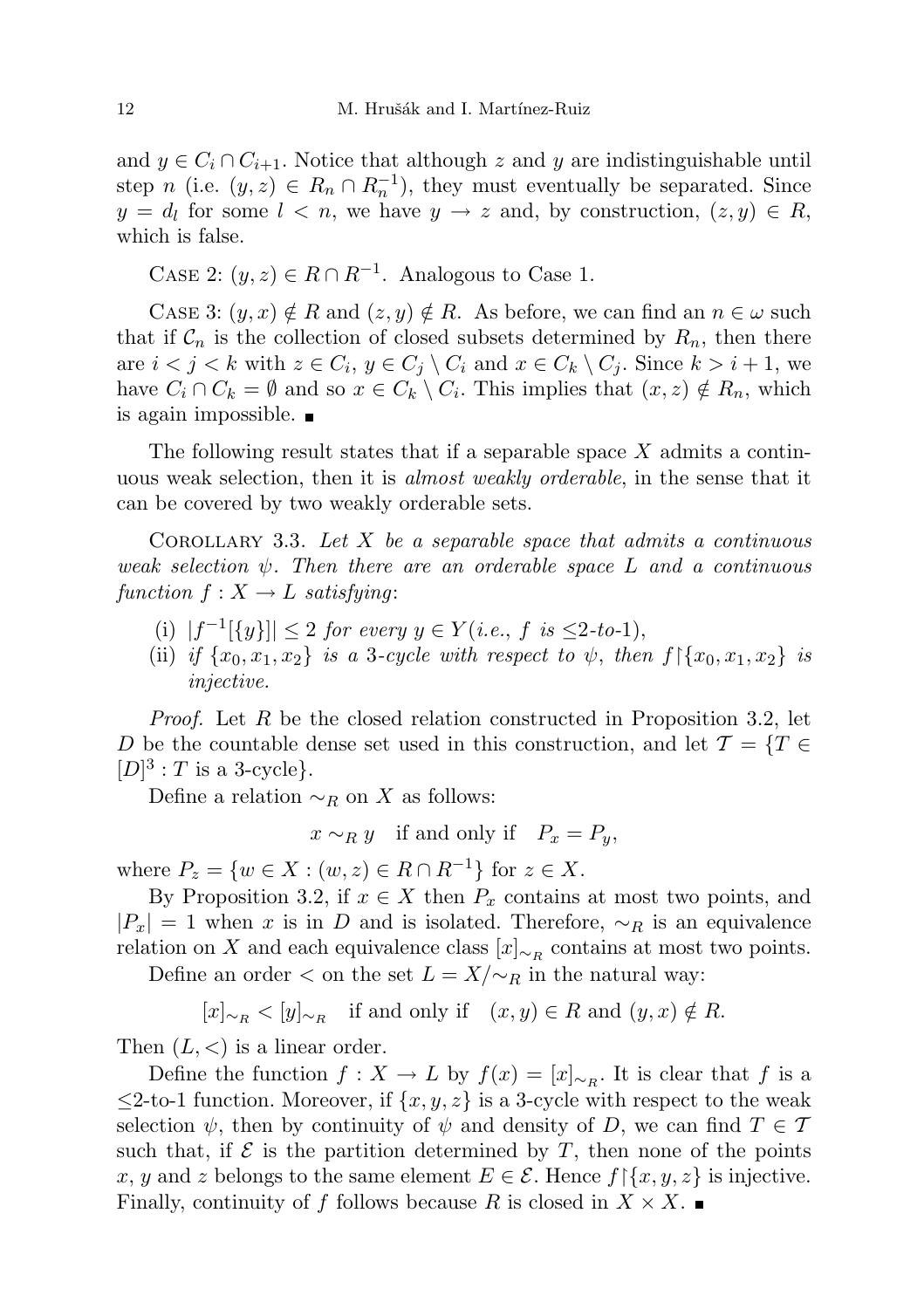**3.2.** Selections for finite sets. Here we prove that a separable space which admits a continuous weak selection admits, in fact, a continuous selection for all finite sets. The first result in this direction belongs to J. Steprāns [18], who showed that a separable space  $X$  with a dense set of isolated points which admits a continuous weak selection also admits a continuous selection on  $\mathcal{F}_3(X)$ .

We will use the following result, obtained by Gutev in [8].

PROPOSITION 3.4 (Gutev). Let X be a space such that  $\text{Sel}(\mathcal{F}_n(X)) \neq \emptyset$ and there exists a continuous selection  $\rho : [X]^{n+1} \to X$  for some  $n \in \omega$ . Then  $\text{Sel}(\mathcal{F}_{n+1}(X)) \neq \emptyset$ .

To prove Proposition 3.4, Gutev used the notion of decisive partitions of finite sets with respect to a weak selection  $\psi$ , where a partition  $\mathcal P$  of a finite set F is decisive if  $A \parallel_{\psi} B$  for every  $A, B \in \mathcal{P}$ . Whenever  $|F| \geq 2$ , di $(F, \psi)$  is defined as the minimal cardinality of a decisive partition  $\mathcal P$  of F with at least two elements, and  $di(F, \psi) = 1$  if  $|F| = 1$ . He proved that if  $|di(F, \psi)| \geq 3$ , then F has a unique decisive partition M with  $|M| = \text{di}(F, \psi)$ . Moreover, any other decisive partition of F refines  $\mathcal{M}$ . He also showed that the function  $\mathrm{di}_{\psi} : \mathrm{Fin}(X) \setminus \mathcal{F}_1(X) \to \omega$ , defined by  $\mathrm{di}_{\psi}(F) = \mathrm{di}(F, \psi)$ , is continuous.

PROPOSITION 3.5. Let  $X$  be a space that admits a continuous weak selection  $\psi$ . If there are an orderable space Y and a continuous function  $f: X \to Y$  such that:

- (i)  $|f^{-1}[\{y\}]| \leq 2$  for every  $y \in Y$  (i.e., f is  $\leq 2$ -to-1),
- (ii) if  $\{x_0, x_1, x_2\}$  is a 3-cycle with respect to  $\psi$ , then  $f\{x_0, x_1, x_2\}$  is injective,

then there is a sequence  $\{\psi_n : n \geq 2\}$  of compatible continuous selections such that  $\psi_n \in \text{Sel}(\mathcal{F}_n(X))$  for every  $n \in \omega$ .

*Proof.* We define  $\psi_2 = \psi$  and argue by induction on  $n > 2$ . For  $n = 3$ , we define a function  $\psi_3 : \mathcal{F}_3(X) \to X$  by cases. Let  $F \subseteq X$ .

CASE 1: If  $|F| \leq 2$ , then define  $\psi_3(F) = \psi(F)$ .

CASE 2: If  $|F| = 3$  and there is an  $x \in F$  such that  $\psi({x, y}) = x$  for every  $y \in F$ , then define  $\psi_3(F) = x$ .

CASE 3: If  $F = \{x_0, x_1, x_2\}$  is a 3-cycle with respect to  $\psi$ , then let  $\psi_3(F) = x$ , where  $f(x) = \min\{f(x_0), f(x_1), f(x_2)\}.$ 

By (ii),  $\psi_3$  is well defined. Clearly  $\psi_3$  is continuous at  $\{x\}$  for every  $x \in X$ , so we only have to verify continuity at  $F \subseteq X$  if  $|F| \geq 2$ .

Suppose that Case 1 occurs and that  $F = \{x_0, x_1\} \subseteq X$  is such that  $\psi_3({x_0, x_1}) = \psi({x_0, x_1}) = x_0$ . By continuity of  $\psi$ , there are disjoint neighborhoods U and V of  $x_0$  and  $x_1$  respectively such that  $\psi({u, v}) \subseteq U$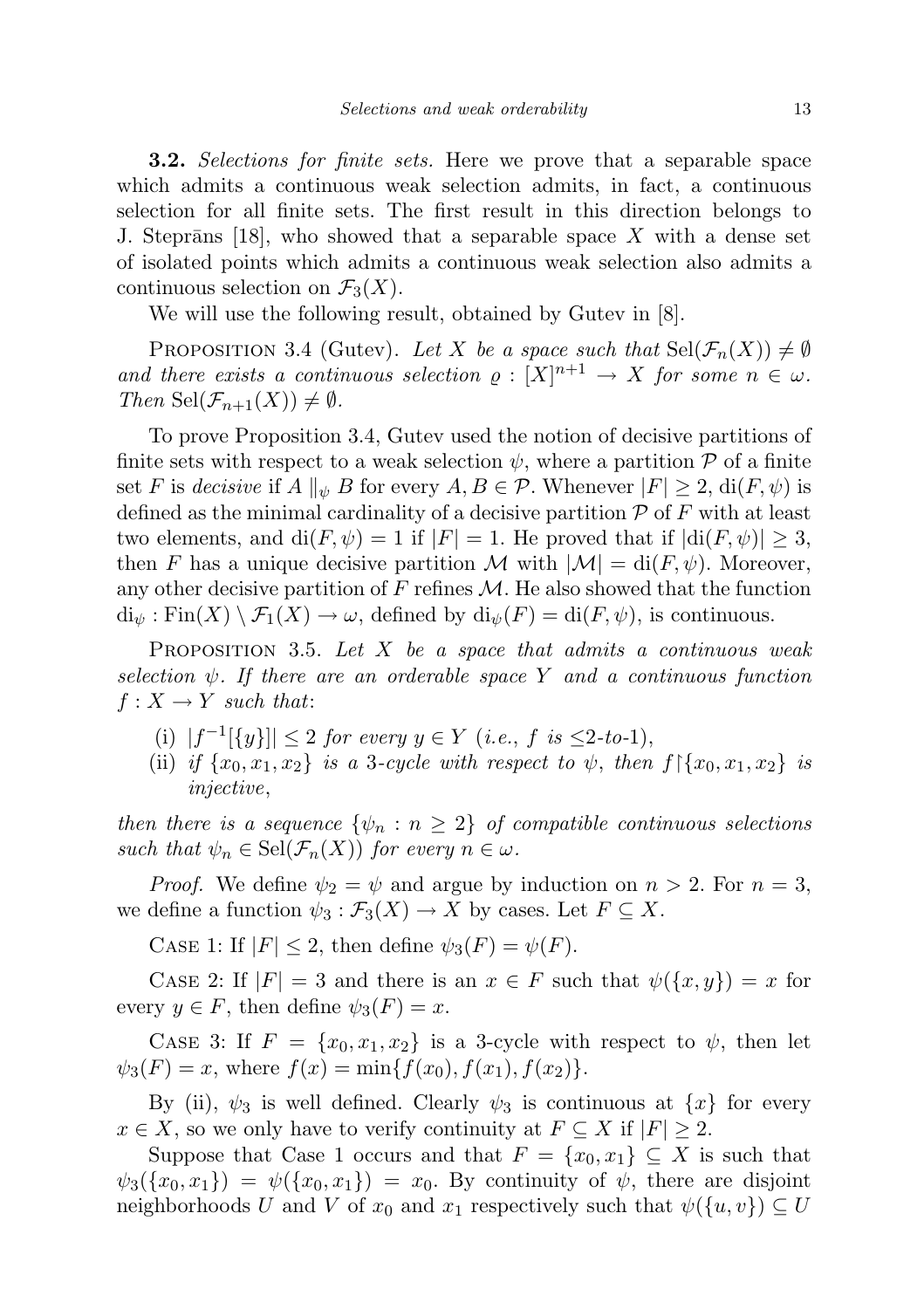for all  $u \in U$  and  $v \in V$ . Then  $\psi_3[\langle U, V \rangle] \subseteq U$ , which guarantees continuity of  $\psi_3$  at F.

If  $F = \{x_0, x_1, x_2\}$  and  $\psi(\{x_0, x_i\}) = x_0$  for  $j \in \{3\}$  then, again by continuity of  $\psi$ , we can find disjoint neighborhoods  $U_0$ ,  $U_1$  and  $U_2$  of  $x_0$ ,  $x_1$ and  $x_2$  respectively such that  $\psi[\langle U_0, U_j \rangle] \subseteq U_0$  for  $j < 3$ . If  $F' \in \mathcal{U} =$  $\mathcal{F}_3(X) \cap \langle U_0, U_1, U_2 \rangle$  then clearly  $F'$  is as in case (ii) and  $\psi_3[\mathcal{U}] \subseteq U_0$ , which guarantees continuity at F.

Finally, let  $F = \{x_0, x_1, x_2\} \subseteq X$  be a 3-cycle with respect to  $\psi$ . Let  $U_0$ ,  $U_1$  and  $U_2$  be pairwise disjoint neighborhoods of  $x_0$ ,  $x_1$  and  $x_2$  respectively.

By (ii),  $f(x_i) \neq f(x_j)$  whenever  $i \neq j$ , and we may suppose that  $f(x_0)$  $f(x_1) < f(x_2)$ . Consider disjoint intervals  $I_0$ ,  $I_1$  and  $I_2$  in the orderable space Y such that  $f(x_i) \in I_i$  for  $i < 3$ . Then  $\mathcal{U} = \langle f^{-1}[I_0] \cap U_0, f^{-1}[I_1] \cap U_1$ ,  $f^{-1}[I_2] \cap U_2$  is a neighborhood of F, every  $F' \in \mathcal{U} \cap \mathcal{F}_3(X)$  is a 3-cycle and  $\psi_3[\mathcal{U}] \subseteq f^{-1}[I_0]$ , which implies that  $\psi_3$  is continuous at F.

Suppose now that we have defined continuous selections  $\psi_k : \mathcal{F}_k(X) \to X$ for  $k \leq n$  such that  $\psi_{s+1} \upharpoonright \mathcal{F}_s(X) = \psi_s$  for every  $s < n$ . Again, we will define a selection  $\psi_{n+1} : \mathcal{F}_n(X) \to X$  by cases:

CASE 1: Suppose that  $F \in \mathcal{F}_{n+1}(X)$  and  $di(F, \psi) = 2$ . According to [6], there is a unique decisive partition  $\mathcal{P} = \{P_0, P_1\}$  such that  $P_0 \rightrightarrows P_1$  and  $\mathcal{P}$ is minimal in the sense that if  $\mathcal{M} = \{M_0, M_1\}$  is another decisive partition with  $M_0 \rightrightarrows M_1$  then  $P_1 \rightharpoonup M_1$ . Define then  $\psi_{n+1}(F) = \psi_n(P_1)$ .

CASE 2: Suppose that  $F \in \mathcal{F}_{n+1}(X)$  and  $2 < \text{di}(F, \psi) \leq n$ . Let

$$
\mathcal{P} = \{P_0, \ldots, P_{k-1}\}
$$

be the only decisive partition of F of cardinality k, where  $k = \text{di}(F, \psi)$ . Define then  $\psi_{n+1}(F) = \psi_n(\{\psi_n(P_i) : i < k\}).$ 

CASE 3: Suppose that  $F \in [X]^{n+1}$  and  $di(F, \psi) = n+1$ . If  $x, y \in F$  then there must be a  $z \in F$  such that  $\{x, y, z\}$  is a 3-cycle with respect to  $\psi$ , because otherwise the partition  $\mathcal{P} = \{\{x, y\}\}\cup \{\{z\} : z \in F \setminus \{x, y\}\}\$  would be a decisive partition of  $F$  with cardinality  $n$ , which is not possible. This implies that the function f restricted to the set  $F$  is injective. In this case we define  $\psi_{n+1}(F) = x$ , where  $f(x) = \min\{f(y) : y \in F\}.$ 

Cases 1 and 2 are defined exactly in the same way as in the proof of Proposition 3.4 and the proof of continuity of  $\psi_{n+1}$  in any of these cases is given in [8]. Therefore, to conclude the proof of continuity of  $\psi_{n+1}$ , it is enough to consider Case 3. The proof of continuity in this case is very similar to that of Case 3 for  $\psi_3$ . Thus,  $\psi_{n+1}$  is a continuous selection for  $\mathcal{F}_{n+1}(X)$ .

To conclude the inductive step, we must show that  $\psi_{n+1}$  is an extension of  $\psi_n$ . Let  $F \subseteq X$  be such that  $|F| \leq n$ . If  $\text{di}(F, \psi) = n$  then  $\psi_{n+1}(F) =$  $\psi_n(\{\psi_n({x}): x \in F\}) = \psi_n(F)$ . Otherwise, if  $di(F, \psi) < n$ , let P be the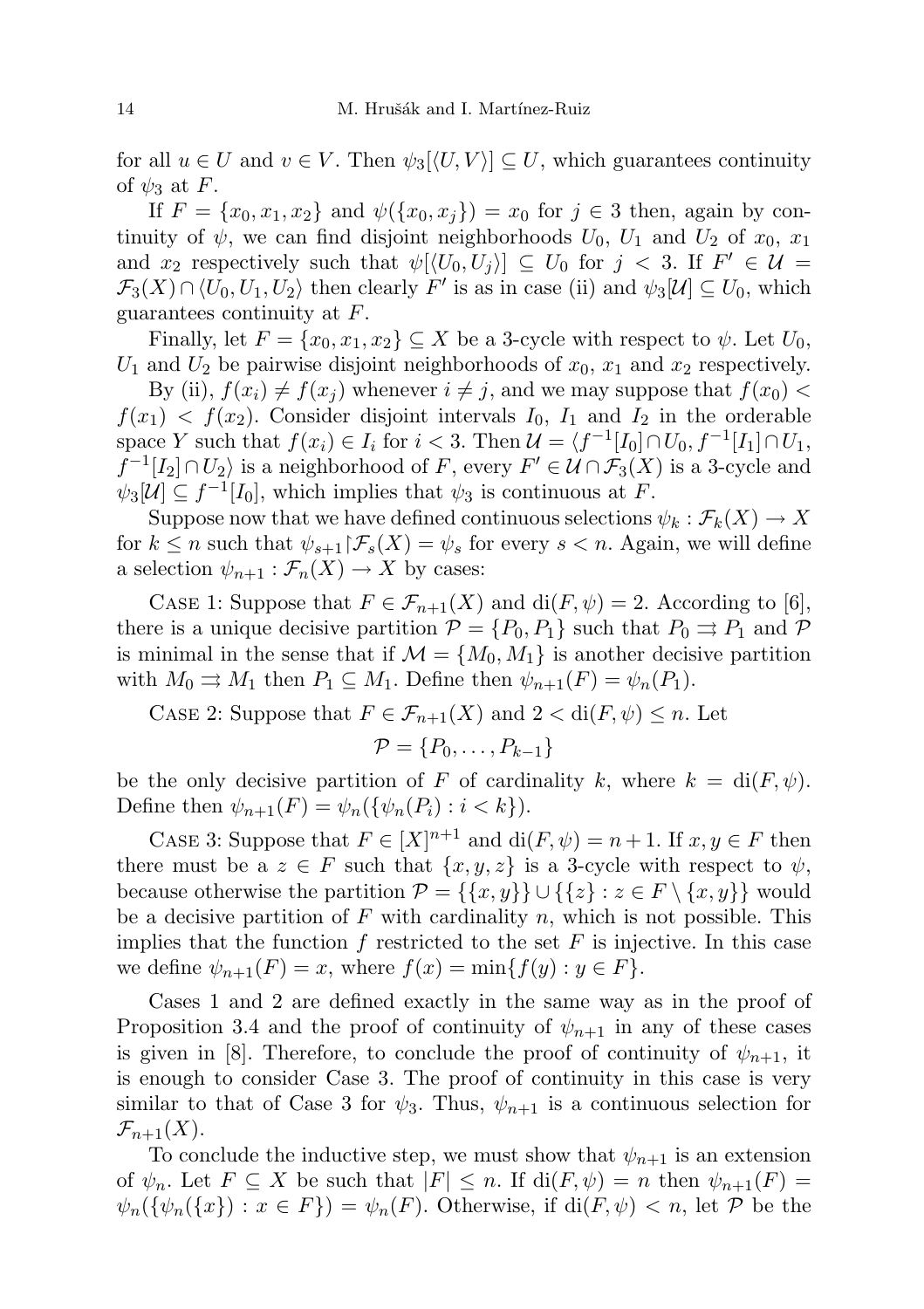decisive partition with  $|\mathcal{P}| = \text{di}(F, \psi)$ . Since  $|\mathcal{P}| < n$  and  $|P| < n$  for every  $P \in \mathcal{P}$ , the inductive hypothesis yields

$$
\psi_{n+1}(F) = \psi_n(\{\psi_n(P) : P \in \mathcal{P}\}) = \psi_{n-1}(\{\psi_{n-1}(P) : P \in \mathcal{P}\}) = \psi_n(F). \blacksquare
$$

THEOREM 3.6. Let  $X$  be a space that admits a continuous weak selection  $\psi$ , Y an orderable space and  $f: X \to Y$  a continuous function as in Proposition 3.5. Then  $\text{Sel}(\text{Fin}(X)) \neq \emptyset$ .

*Proof.* Let  $\{\psi_n : n \geq 2\}$  be a sequence of compatible continuous selections as in Proposition 3.5 and define  $\Phi = \bigcup_{n \geq 2} \psi_n$ . Clearly  $\Phi$  is a selection. Let us prove that it is continuous.

CLAIM. Let  $F \in \text{Fin}(X)$  and let M be a decisive partition of F. Then  $\Phi(F) = \Phi(\{\Phi(M): M \in \mathcal{M}\}).$ 

We argue by induction on |F|. Clearly the result is true if  $|F| = 2$ . Assume that it holds for every  $E \subseteq X$  with  $|E| \leq n$  and let  $F \in [X]^{n+1}$ . Let M be a decisive partition of F and let  $G = \{ \Phi(M) : M \in \mathcal{M} \}$ . The result is evidently true if  $di(F, \psi) = n + 1$  (i.e.  $\mathcal{M} = \{\{x\} : x \in F\}$ ), so we can suppose that  $di(F, \psi) \leq n$  and  $|\mathcal{M}| \leq n$ . We will consider separately the cases when  $di(F, \psi) = 2$  and when  $di(F, \psi) > 2$ .

Suppose first that  $di(F, \psi) = 2$  and let  $\mathcal{P} = \{P_0, P_1\}$  be the decisive partition of F, with  $P_0 \rightrightarrows P_1$  and minimal as in the proof of Proposition 3.5. Then  $\Phi(F) = \Phi(P_1)$ .

If  $\mathcal{M} = \{M_0, M_1\}$  and  $M_0 \rightrightarrows M_1$  then  $\Phi(G) = \Phi(M_1)$ . By minimality of P, we have  $P_1 \subseteq M_1$ . Notice that  $\{P_1, M_1 \setminus P_1\}$  is a decisive partition of  $M_1$  such that  $M_1 \backslash P_1 \rightrightarrows P_1$  and  $|M_1| \leq n$ . Then, by the inductive hypothesis,  $\Phi(M_1) = \Phi(\{\Phi(P_1), \Phi(M_1 \setminus P_1)\}) = \psi(\{\Phi(P_1), \Phi(M_1 \setminus P_1)\}) = \Phi(P_1)$  and then the result also holds.

Suppose now that  $\mathcal{M} = \{M_0, \ldots, M_{k-1}\}\$  and  $2 < k < n$ . Define  $\mathcal{M}_0 =$  ${M \in \mathcal{M} : M \cap P_0 \neq \emptyset}$  and  $\mathcal{M}_1 = {M \in \mathcal{M} : M \cap P_1 \neq \emptyset}$ . Notice that  $|\mathcal{M}_0 \cap \mathcal{M}_1| \leq 1$ , because otherwise M would not be a decisive partition. If  $\mathcal{M}_0$  and  $\mathcal{M}_1$  are disjoint then  $\mathcal{M}_i$  is a decisive partition of  $P_i$  for  $i \in 2$ . If  $N_i = {\Phi(M) : M \in \mathcal{M}_i}$  for  $i \in 2$ , then also  $\mathcal{N} = \{N_0, N_1\}$  is a decisive partition of G such that  $N_0 \Rightarrow N_1$ . Therefore, by inductive hypothesis,  $\Phi(G) = \Phi(N_1)$ . But, since  $\mathcal{M}_1$  is a decisive partition of  $P_1$  and  $|M_1| \leq n$ , we have  $\Phi(N_1) = \Phi(P_1)$ . On the other hand, if  $|\mathcal{M}_0 \cap \mathcal{M}_1| = 1$ , let  $M^* \in$  $\mathcal{M}_0 \cap \mathcal{M}_1$ . In this case,  $\{M^* \cap P_1\} \cup (\mathcal{M}_0 \cup \mathcal{M}_1) \setminus \{M^*\}$  is a decisive partition of  $F' = F \setminus (M^* \cap P_0)$ . Again, by inductive hypothesis,  $\Phi(M^*) = \Phi(M^* \cap P_1)$ , which implies that  $\Phi(G) = \Phi(F')$ . But  $\{P_1, F'\_P_1\}$  is also a decisive partition of F' with  $F' \setminus P_1 \rightrightarrows P_1$ , which implies that  $\Phi(F') = \Phi(P_1)$ .

Finally, suppose that  $2 < \text{di}(F, \psi) \leq n$  and let P be the decisive partition of F of cardinality di(F,  $\psi$ ). For every  $P \in \mathcal{P}$ , we have  $|P| \leq n$ and  $M_P = \{M \in \mathcal{M} : M \subseteq P\}$  is a decisive partition of P. Therefore,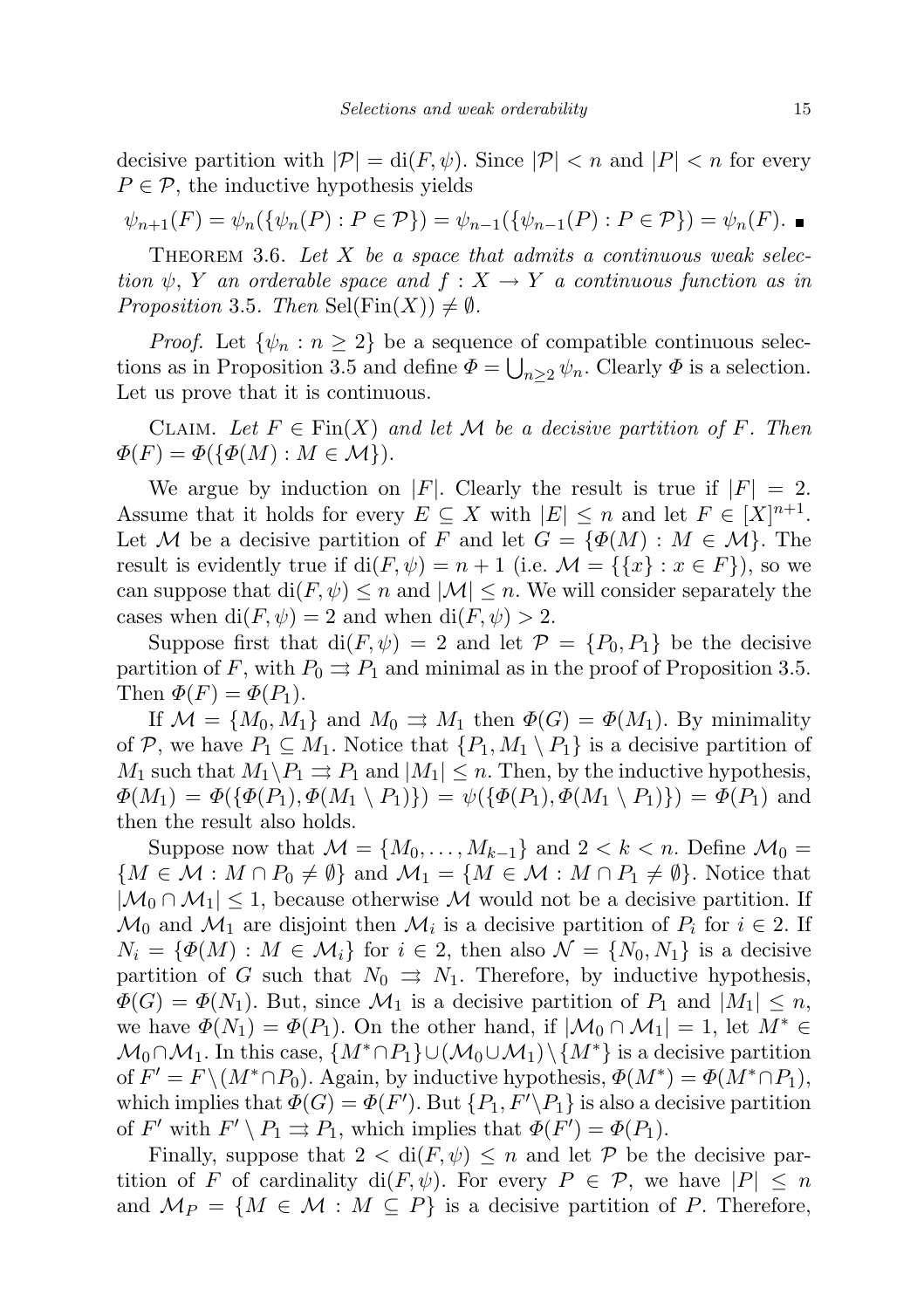$\Phi(P) = \Phi(\{\Phi(M) : M \in \mathcal{M}_P\})$ . Note also that  $\mathcal{P}' = \{G \cap P : P \in \mathcal{P}\}$  is a decisive partition of G. By the inductive hypothesis,  $\Phi(G) = \Phi(\{\Phi(G \cap P) :$  $P \in \mathcal{P}$ ). Now, for every  $P \in \mathcal{P}$ , we have  $\Phi(G \cap P) = \Phi(\{\Phi(M) : M \subseteq P\})$  $=\Phi({\{\Phi(M): M \in \mathcal{M}_P\}) = \Phi(P)}$ . We conclude that  $\Phi(F) = \Phi(G)$ .

To prove continuity of  $\Phi$ , let  $F = \{x_i : i < n\} \subseteq X$  and let U be a neighborhood of  $\Phi(F)$ . By continuity of  $\psi_n$ , there is a pairwise disjoint decisive family  $\{U_i : i < n\}$  of open subsets of X such that  $x_i \in U_i$  for every  $i < n$  and  $\psi_n(G) \subseteq U$  for every  $G \in \mathcal{U} \cap \mathcal{F}_n(X)$ , where  $\mathcal{U} = \langle U_0, \ldots, U_{n-1} \rangle$ . Moreover, if  $G \in \text{Fin}(X) \cap \mathcal{U}$  then  $\{U_i \cap G_i : i < n\}$  is a decisive partition of G, which implies, by the previous fact, that

 $\Phi(G) = \Phi(\{\Phi(U_i \cap G_i) : i < n\}) = \psi_n(\{\Phi(U_i \cap G_i) : i < n\}) \subseteq U$ .

The following result is an immediate consequence of Corollary 3.3 and Theorem 3.6, and provides a partial answer to Gutev and Nogura's question.

COROLLARY 3.7. Let  $X$  be a separable space that admits a continuous weak selection. Then  $\text{Sel}(\text{Fin}(X)) \neq \emptyset$ .

After proving that every continuous weak selection on a separable space can be extended to a selection for all finite sets, it is natural to ask if there is also a continuous selection for all compact sets. Notice that an example that would answer this question in the negative cannot be weakly orderable. The following result proves that, in particular, the space in Theorem 2.7 is not such an example.

**PROPOSITION** 3.8. There is a separable space X which admits a continuous selection on  $\mathcal{K}(X)$  but is not weakly orderable.

*Proof.* Let  $\beta$  be the almost disjoint family introduced in Theorem 2.7 and let  $X = \Psi(\mathcal{B})$ . Consider also the weak selection  $\varphi$  on X defined there and let  $\Phi$  be the continuous selection on  $\text{Fin}(X)$  determined by Corollary 3.7. We can suppose, by Ramsey's Theorem, that for every  $B \in \mathcal{B}$  either  $\varphi | [B]^2 =$ min or  $\varphi | [B]^2 = \max$ .

We define a selection  $\rho$  on  $\mathcal{K}(X)$  pointwise. Let  $K \in \mathcal{K}(X)$ . Then there are integers  $q \leq s$ , a finite set  $\{B_0, \ldots, B_s\} \subseteq \mathcal{B}$ , a family  $\{A_i \in$  $[B_i]^{\leq \omega} : i \leq q$  and a finite subset  $F \subseteq \omega \setminus \bigcup \{B_i : i \leq s\}$  such that  $K = F \cup \bigcup \{A_i : i \leq q\} \cup \{B_0, \ldots, B_s\}.$  Let

 $k = \min\{n \in \omega : \{B_i \setminus n : i \leq s\} \cup \{\{x\} : x \in F \cup G_n\} \text{ is decisive}\},\$ 

where  $G_n = \bigcup \{A_j \cap n : j \leq q\}$  for every  $n \in \omega$ .

Enumerate the set  $F \cup G_k$  as  $\{m_0, \ldots, m_t\}$  and, for every  $i \leq s$ , choose  $x_i \in K$  so that  $x_i = \min(A_i \setminus k)$  if  $(A_i \setminus k) \cap K \neq \emptyset$  and  $\varphi | [B_i]^2 = \min$ , and  $x_i = B_i$  otherwise. Define

$$
\varrho(K) = \Phi(\{x_i : i \le s\} \cup \{m_j : j \le t\}).
$$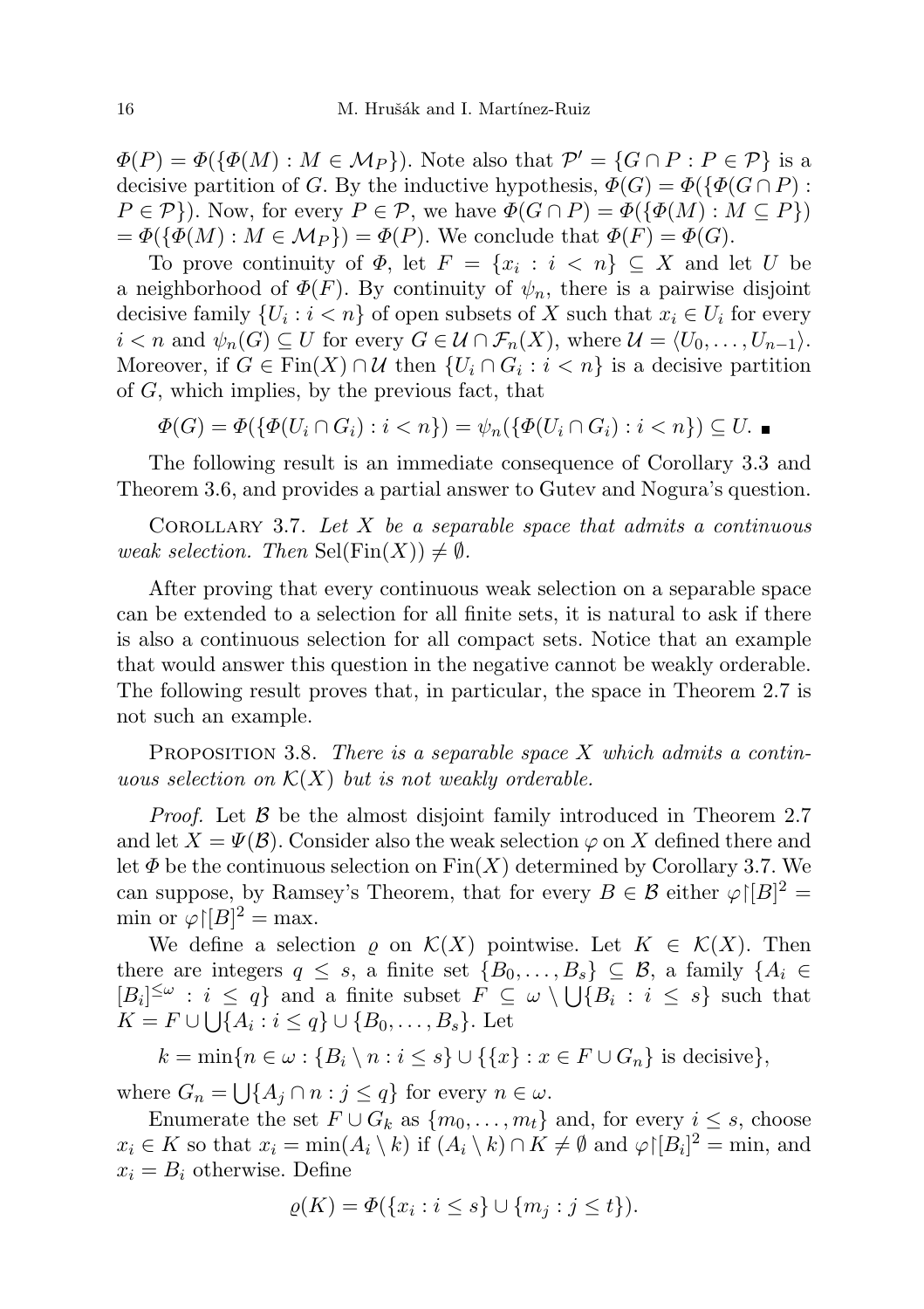To prove continuity of  $\varrho$ , let U be a neighborhood of  $\varrho(K)$ . By continuity of  $\Phi$ , we can find an  $r \in \omega$  such that  $r \geq k$  and if for every  $i \leq s$ ,  $U_i = \{x_i\}$ when  $x_i \in \omega$  and  $U_i = \{B_i\} \cup B_i \setminus r$  whenever  $x_i = B_i$ , then the neighborhood  $\mathcal{U} = \langle U_1, \ldots, U_s, \{m_0\}, \ldots, \{m_t\}\rangle \cap \text{Fin}(X)$  satisfies  $\Phi[\mathcal{U}] \subseteq U$ .

Enumerate  $\bigcup \{ (A_j \cap r) \setminus k : j \le q \}$  as  $\{m_{t+1}, m_{t+2}, \ldots, m_v \}$  and let

 $\mathcal{V} = \langle \{B_0\} \cup B_0 \setminus r, \ldots, \{B_s\} \cup B_s \setminus r, U_0, \ldots, U_s, \{m_0\}, \ldots, \{m_v\}\rangle.$ 

Notice that  $V$  is a neighborhood of K. To conclude the proof, let us prove that  $\varrho[\mathcal{V}] \subseteq U$ . Let K' be a compact subset of X contained in V. Then there are integers  $u, w \in j+1$  with  $u \leq w$ ,  $z_0, z_1, \ldots, z_w \in j+1$ , a family  ${A'_{z_j} \subseteq B_{z_j} : j \leq u}$  and a finite subset  $F' \subseteq \omega \setminus \bigcup {B_{z_j} : j \leq w}$  such that  $K' = F' \cup \bigcup \{A'_{z_j} : j \leq u\} \cup \{B_{z_j} : j \leq w\}.$  As before, let

 $l = \min\{n \in \omega : \{B_{z_j} \setminus n : j \leq w\} \cup \{\{x\} : x \in F' \cup G'_n\} \text{ is decisive}\},\$ where  $G'_n : \bigcup \{ A_j \cap n : j \leq u \}$  for every  $n \in \omega$ .

It is clear that  $l \leq k$ . For every  $j \leq w$ , let  $y_j = \min(A_{z_j} \cap l)$  if  $\varphi | [B_{z_j}]^2 =$ min and  $(B_{z_j} \setminus l) \cap K' \neq \emptyset$ , and let  $y_j = B_{z_j}$  in any other case. Notice that if  $\rho(K) = B_{z_j}$  for some  $j \leq w$  and  $\rho \upharpoonright [B_{z_j}] = \min$ , then  $(K' \cap k) \cap (A_{z_j} \setminus l) = \emptyset$ , because otherwise if  $M_j = (K' \cap k) \cap (B_{n_j} \setminus l)$  is nonempty then  $\{M_j \cup$  $\{ \varrho(K) \} \cup (\{ \{x_i\} : i \leq s \} \setminus \varrho(K)) \cup \{ \{m\} : m \in \{m_0, \ldots, m_v\} \setminus M_i \}$  would be a decisive partition of  $\{x_i : i \leq s\} \cup \{m_i : i \leq v\}$  and  $\Phi(M_j \cup \{\varrho(K)\})$ min  $M_i$ , which is not possible. Therefore, in this case  $y_i = \varrho(K)$ .

Then  $\Phi({y_j : j \le w} \cup (F' \cup G'_l)) = \Phi({y_j : j \le w} \cup (F' \cup G'_l) \cup {x_i : i \le s}$  $\cup \{m_j : j \leq v\}$ ). But  $\{y_j : j \leq w\} \cup (F' \cup G'_l) \cup \{x_i : i \leq s\} \cup \{m_j : j \leq v\} \subseteq U$ , which implies that  $\varrho(K') \subseteq U$ . We conclude that  $\varrho$  is continuous and so  $\text{Sel}(\mathcal{K}(X)) \neq \emptyset$ .

REMARK 3.9. The space X described in Remark 2.8 also has this property, as  $\mathcal{K}(X) = \text{Fin}(X)$ .

**3.3.** Another example. Here we prove that the existence of a continuous selection for triples does not guarantee, even for separable spaces, the existence of a continuous weak selection.

PROPOSITION 3.10. There is a separable space that admits a continuous selection for  $[X]^3$  but  $\text{Sel}(\mathcal{F}_2(X)) = \emptyset$ .

*Proof.* Identify  $\omega$  with  $2^{<\omega}$ . For every  $f \in 2^{\omega}$  let  $A_f = \{f \mid n : n \in \omega\}$  be the branch determined by f and let  $\mathcal{A} = \{A_f : f \in 2^{\omega}\}\.$  Enumerate the AD family A as  $\{A_{\alpha} : \alpha < \mathfrak{c}\}\$ . Enumerate also the set of all weak selections on  $2^{<\omega}$  as  $\{f_\alpha : \alpha < \mathfrak{c}\}.$ 

For every  $\alpha < \mathfrak{c}$  define  $g_{\alpha} : [A_{\alpha}]^2 \to 2$  as follows:

$$
g_{\alpha}(\{f{\upharpoonright} m, f{\upharpoonright} n)\} = \begin{cases} 0 & \text{if } f_{\alpha}(f{\upharpoonright} m, f{\upharpoonright} n) = f{\upharpoonright} \min\{m, n\}, \\ 1 & \text{if } f_{\alpha}(f{\upharpoonright} m, f{\upharpoonright} n) = f{\upharpoonright} \max\{m, n\}, \end{cases}
$$
 where  $f \in 2^{\omega}$  and  $A_{\alpha} = A_{f}$ .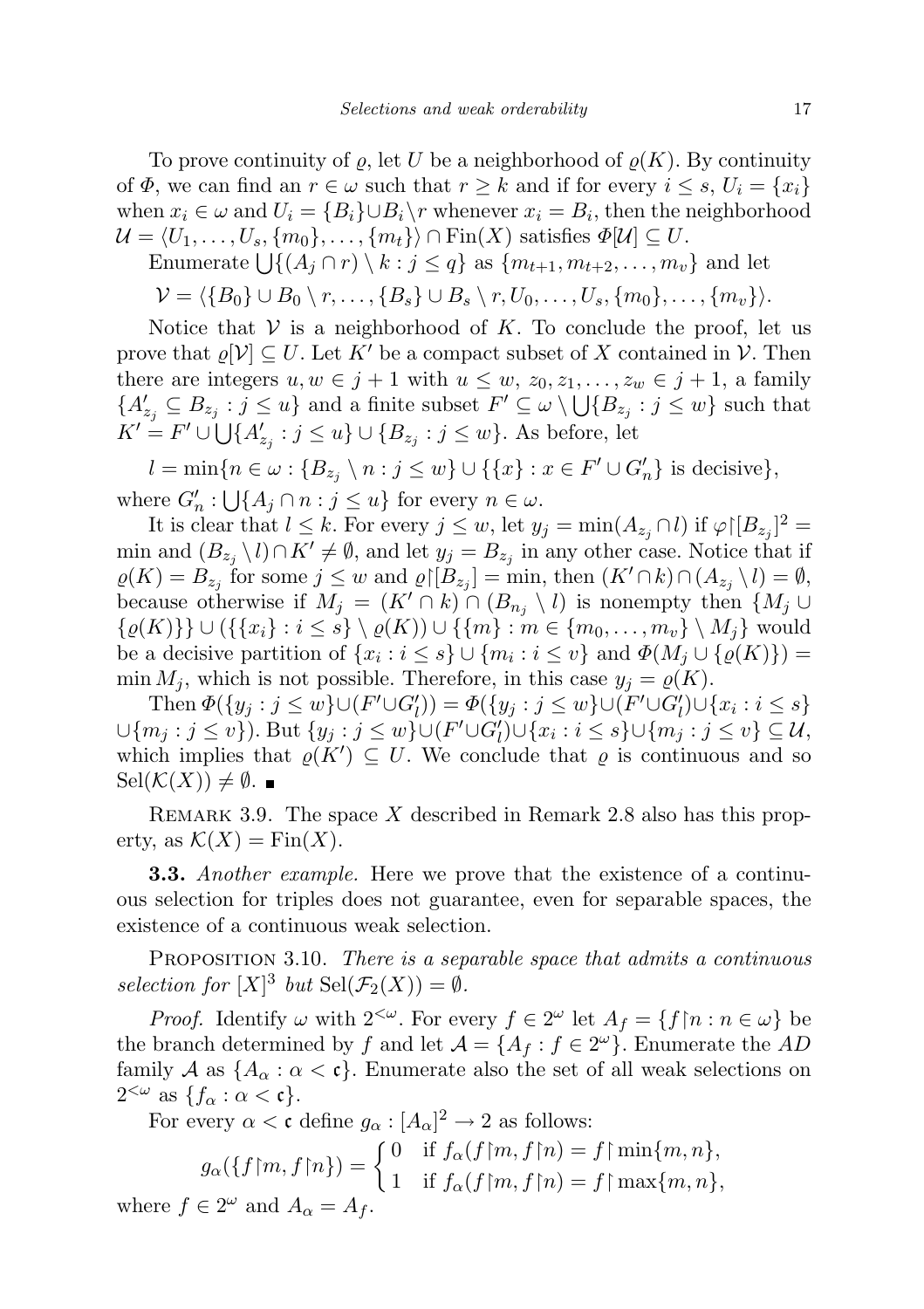By Ramsey's Theorem, there is a  $g_{\alpha}$ -homogeneous set  $B_{\alpha} \in [A_{\alpha}]^{\omega}$  so that  $g''_{\alpha}[B_{\alpha}]^2 = \{i\}$  for some  $i \in \{2$ . Let  $\{B_{\alpha}^0, B_{\alpha}^1\}$  be a partition of  $B_{\alpha}$  such that  $|B^i_\alpha| = \omega$  for  $i \in 2$  and consider the AD family  $\mathcal{B} = \{B^0_\alpha, B^1_\alpha : \alpha < \mathfrak{c}\}.$ Let  $X = \Psi(\mathcal{B})$ , the Mrówka–Isbell space associated to  $\mathcal{B}$ .

We define a relation  $\leq$  on X in the following way:

$$
x \le y
$$
 if and only if 
$$
\begin{cases} x = y, \text{ or} \\ x, y \in 2^{<\omega} \text{ and } x \subseteq y, \text{ or} \\ x = f \upharpoonright n \in 2^{<\omega} \text{ and } y = B_f^i \text{ for some } i \in 2. \end{cases}
$$

It is clear that  $\leq$  is reflexive, antisymmetric and transitive.

If  $x \nleq y$  and  $y \nleq x$ , we will write  $x \perp y$ . Now, to any  $x, y \in X$  with  $x \perp y$  we can associate an element  $\Delta_{x,y}$  of  $\omega \cup \{\omega\}$  as follows:

$$
\Delta_{x,y} = \begin{cases}\n\min\{n : x(n) \neq y(n)\} & \text{if } x, y \in 2^{<\omega}, \\
\min\{n : x(n) \neq f(n)\} & \text{if } x \in 2^{<\omega} \text{ and } y = B_f^i \text{ for some } i \in 2, \\
\min\{n : f(n) \neq g(n)\} & \text{if } x = B_f^i, y = B_g^j \text{ with } i, j \in 2 \text{ and } f \neq g, \\
\omega & \text{if } \{x, y\} = \{B_f^0, B_f^1\} \text{ for some } f \in S.\n\end{cases}
$$

Notice that if  $x \perp y$  and  $y \leq z$  then  $x \perp z$  and  $\Delta_{x,y} = \Delta_{x,z}$ .

We define  $\varrho: [X]^3 \to X$  by  $\varrho(\lbrace x, y, z \rbrace) = x$  if either  $x \leq y$  and  $x \leq z$ , or  $x \perp y$ ,  $x \perp z$  and  $\Delta_{x,y} = \Delta_{x,z}$ .

Let us first prove that  $\varrho$  is well defined. Let  $F = \{x, y, z\} \in [X]^3$ . Notice that  $F$  has at most one element comparable with all its elements. In this case, the function is well defined by construction. So we can suppose that  $x \perp y$  and  $x \perp z$ . If  $y \leq z$  then  $\Delta_{x,y} = \Delta_{x,z}$ , and since y and z are comparable, we have  $\rho(\lbrace x, y, z \rbrace) = x$ . In the same way, if  $x \perp z$  and  $z \leq y$ then  $\varrho(\lbrace x,y,z \rbrace) = x$ . Therefore, we can suppose that  $x \perp y$ ,  $x \perp z$  and  $y \perp z$ . If  $\Delta_{x,y} = \Delta_{x,z}$  then  $\Delta_{y,z} > \Delta_{x,y}$  and so  $\varrho(\lbrace x,y,z \rbrace) = x$ . Otherwise, if  $\Delta_{x,y} < \Delta_{x,z}$  then  $\Delta_{y,z} = \Delta_{x,y}$  and so  $\varrho(\lbrace x,y,z \rbrace) = y$ . Finally, if  $\Delta_{x,y} > \Delta_{x,z}$ then  $\Delta_{y,z} = \Delta_{x,z}$  and  $\varrho(\lbrace x,y,z \rbrace) = z$ .

To prove that  $\varrho$  is continuous, let  $\{x, y, z\} \in [X]^3$  and suppose that  $\rho({x, y, z}) = x.$ 

CASE 1:  $x \leq y$  and  $x \leq z$ . Since  $x \in 2^{<\omega}$ , there are  $f \in S$  and  $n \in \omega$ such that  $x = f \mid n$ . If  $y = f \mid m$  for some  $m > n$ , then let  $U_y = \{f \mid m\}$ . Otherwise, if  $y = B_f^i$  for some  $i \in \{2\}$ , let  $U_y = \{y\} \cup (B_f^i \setminus \{f \mid k : k \leq n\})$ . In a similar way, we can consider a neighborhood  $U_z$  for z. It is not difficult to verify that  $\mathcal{U} = \langle \{x\}, U_y, U_z \rangle$  is a neighborhood of  $\{x, y, z\}$  with  $\varrho[\mathcal{U}] = \{x\}.$ 

CASE 2:  $x \perp y$ ,  $x \perp z$  and  $\Delta_{x,y} = \Delta_{x,z}$ . Suppose first that  $x \in 2^{<\omega}$  and let  $U_x = \{x\}$ . Let  $U_y = \{y\}$  if  $y \in 2^{<\omega}$ , and  $U_y = \{y\} \cup (B_g^j \setminus \{g \upharpoonright k : k \leq \Delta_{x,y}\})$ if  $y = B_g^j$  for  $g \in S$  and  $j \in 2$ . Define  $U_z$  in the same form. Finally, consider the neighborhood  $\mathcal{U} = \langle U_x, U_y, U_z \rangle$  of  $\{x, y, z\}$ . Notice that for every  $y_0 \in U_y$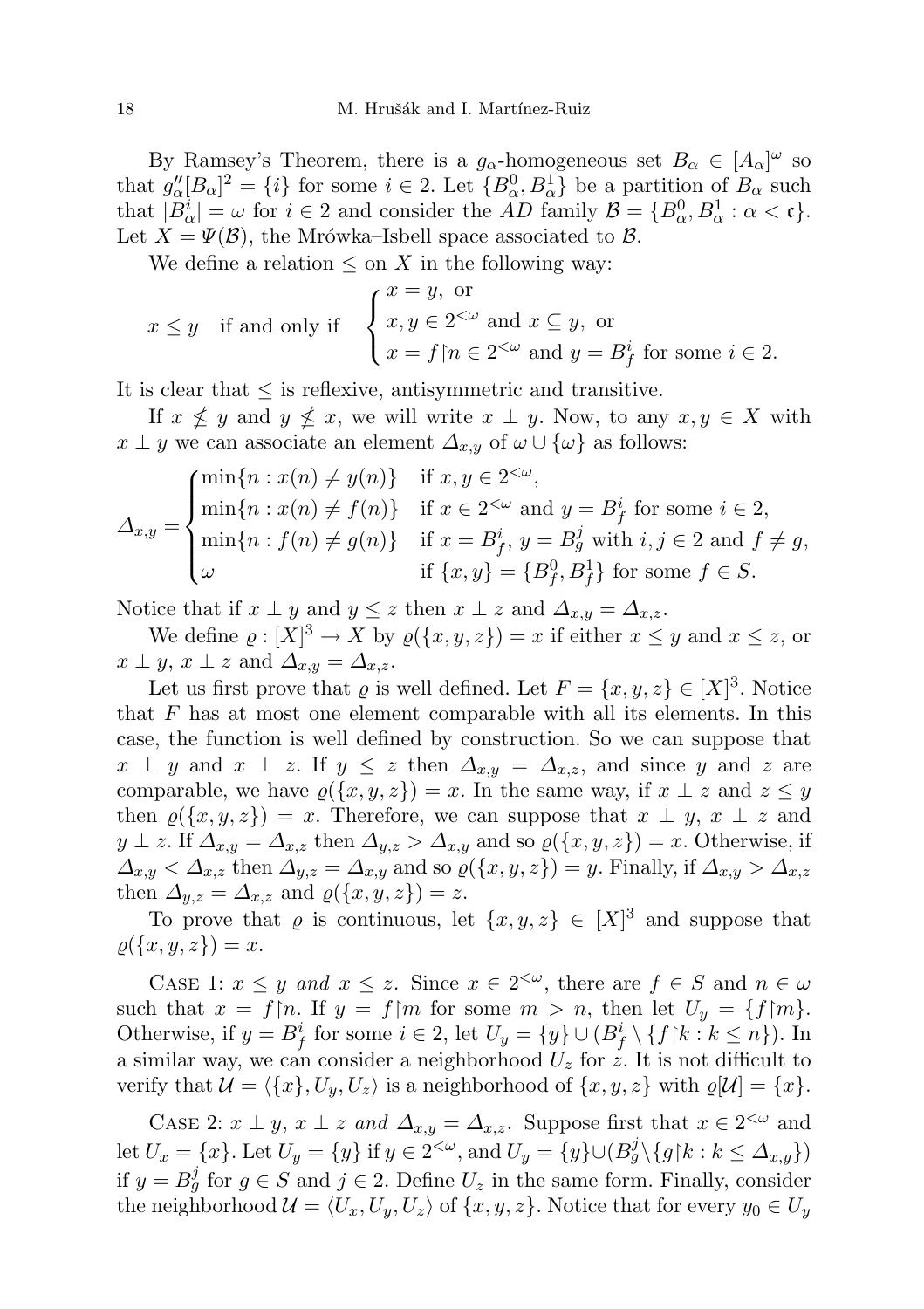and  $z_0 \in U_z$ , we have  $x \perp y_0$ ,  $x \perp z_0$  and  $\Delta_{x,y_0} = \Delta_{x,z_0} = \Delta_{x,y}$ . Therefore,  $\varrho[\mathcal{U}] = \{x\}.$ 

On the other hand, suppose that  $x = B_f^i$  for some  $f \in S$  and  $i \in 2$ , and let U be a neighborhood of x. We can find  $n \in \omega$  such that  $\{x\} \cup (B_f^i \setminus \{f \mid k\})$  $k \leq n$   $\}$ )  $\subseteq U$ . Let  $m = \max\{n, \Delta_{x,y}\}\$ and  $U_x = \{x\} \cup (B_f^i \setminus \{f \mid k : k \leq m\}).$ If  $y \in 2^{<\omega}$ , consider the neighborhood  $U_y = \{y\}$ . If otherwise  $y = B_g^j$  for some  $g \in S$  and  $j \in 2$ , let  $U_y = \{y\} \cup (B_g^j \setminus \{g \upharpoonright k : k \le m\})$ . In a similar way, we can find a neighborhood  $U_z$  for z. As before, if  $\mathcal{U} = \langle U_x, U_y, U_z \rangle$ , it is not hard to verify that  $\varrho[\mathcal{U}] \subseteq U_x \subseteq U$  and we conclude that  $\varrho$  is continuous at  $\{x, y, z\}.$ 

Finally, to prove that  $X$  does not admit a continuous weak selection, let h be any weak selection on X. Then  $h|2<sup>{\omega}</sup> = f<sub>\alpha</sub>$  for some  $\alpha < \mathfrak{c}$ . Let  $f \in 2^{\omega}$  with  $A_{\alpha} = A_f$  and assume, without loss of generality, that  $h({B_{\alpha}^0, B_{\alpha}^1}) = B_{\alpha}^0$ . Let  $\mathcal{U}$  be a basic neighborhood of  $(B_{\alpha}^0, B_{\alpha}^1)$ . We can find a  $k \in \omega$  such that  $(B_\alpha^0 \setminus \{f | l : l < k\}) \cap (B_\alpha^1 \setminus \{f | l : l < k\}) = \emptyset$ and  $\langle \{B_{\alpha}^{0}\}\cup (B_{\alpha}^{0}\setminus\{f|i: i < k\}), \{B_{\alpha}^{1}\}\cup (B_{\alpha}^{1}\setminus\{f|i: i < k\})\rangle \subseteq \mathcal{U}$ . If  $f_{\alpha}(\{f \mid m, f \mid n\}) = f \mid \min\{m, n\}$  for any  $f \mid n, f \mid m \in B_{\alpha}$ , choose  $n, m \in \omega$ with  $n > m$ ,  $f \mid n \in B^0_\alpha \setminus \{f \mid l : l < k\}$  and  $f \mid m \in B^1_\alpha \setminus \{f \mid l : l < k\}.$ Then  $(f \mid n, f \mid m) \in \mathcal{U}$  and  $h(\lbrace f \mid n, f \mid m \rbrace) = f \mid m \notin B_{\alpha}^0$ . In the other case, if  $g''_{\alpha}[B_{\alpha}]^2 = \{1\}$ , choose  $n, m \in \omega$  with  $n < m$ ,  $f \nmid n \in \overline{B}_{\alpha}^0 \setminus \{f \mid l : l < k\}$  and  $f|m \in B^1_\alpha \setminus \{f|l : l < k\}$ . Then  $(f|n, f|m) \in \mathcal{U}$  and  $h(\{f|n, f|m\}) = m$  $\notin B^1_\alpha$ . We conclude that h is not continuous at  $(B^0_\alpha, B^1_\alpha)$ .

4. Questions. We conclude with some open questions.

QUESTION 4.1 (Gutev–Nogura). Is there a space X which admits a continuous weak selection but not a selection for  $[X]^{\leq n}$  for some  $n > 2$ ?

Corollary 3.7 shows that if there is such a space, it cannot be separable.

Question 4.2. Is every space which admits a continuous weak selection a continuous  $\leq$ 2-to-1-preimage of an ordered space?

Question 4.3. Does every (separable) space which admits a continuous weak selection admit a continuous selection for all compact sets?

QUESTION 4.4. Does there exist a second countable space  $X$  that admits a continuous weak selection for  $[X]^n$  for some  $n \in \omega$ , but does not admit a continuous weak selection?

Acknowledgements. The authors wish to thank the referee for a careful reading of the manuscript, his comments and suggestions.

They gratefully acknowledge support from PAPIIT grant IN101608 and CONACyT grant 46337. The second author is supported by the Consejo Nacional de Ciencia y Tecnología CONACyT, México, Scholarship 189295.